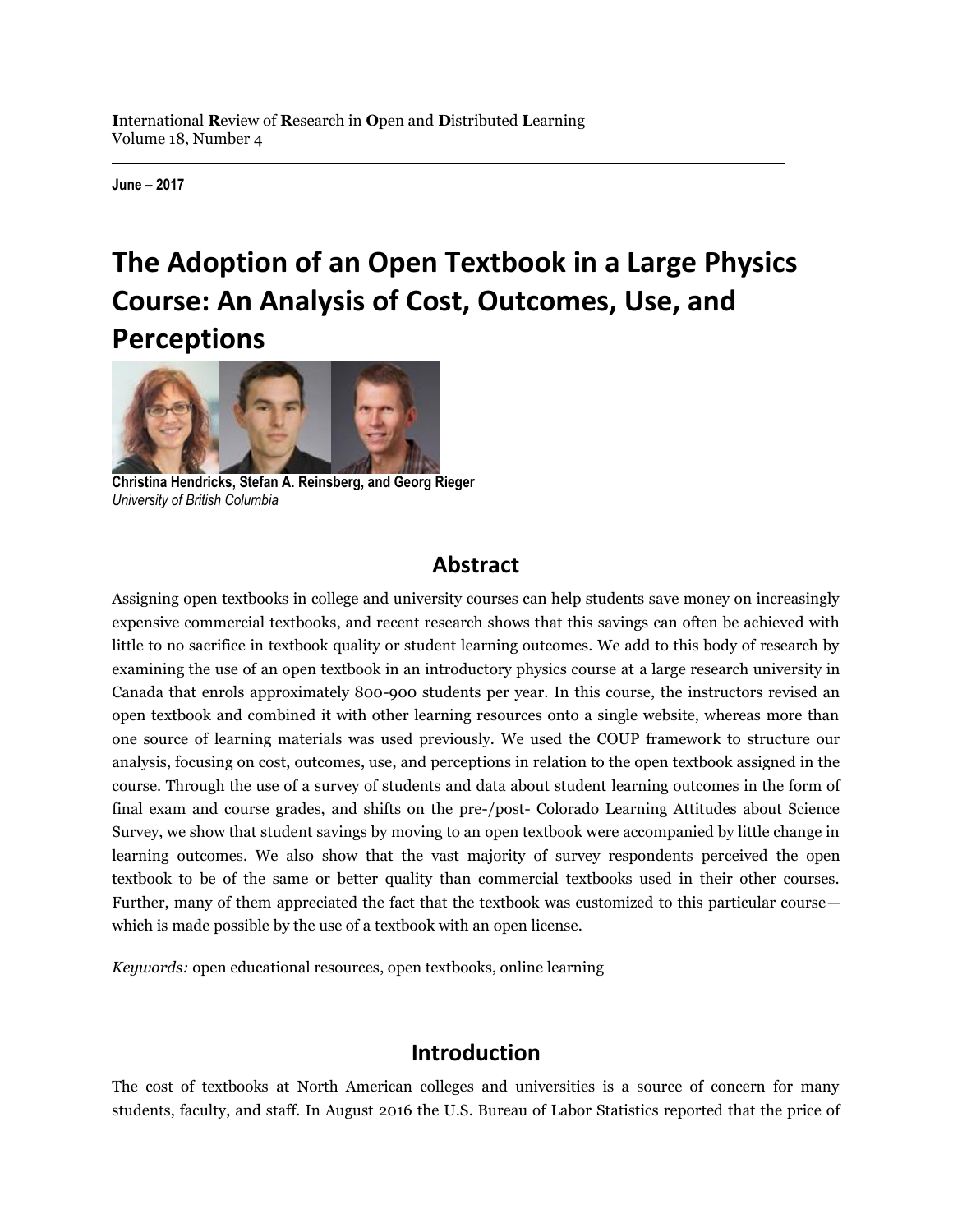college textbooks has increased 88% since 2006, and is increasing at a faster rate than college and university tuition and fees (U.S. Bureau of Labor Statistics, 2016). Still, students are spending less on textbooks over time, not more: according to Kestenbaum (2014), student spending on textbooks went down from 2002-2013, and the average number of textbooks purchased per year by post-secondary students went down from about 13 to just over 8. Other research shows a significant percentage of students simply going without textbooks for some of their courses due to rising costs, as discussed below. Thus, as textbook prices go up, students seem to be responding by trying to get by in at least some of their courses without the required textbooks, which could negatively impact their learning. In a survey of over 22,000 post-secondary students in Florida, 38% said they believed they did worse in a course because they could not afford the textbook, and 20% said they had failed a course for that reason (Florida Virtual Campus, 2016). The high cost of textbooks is not just a financial concern, but a pedagogical one as well.

One way to address the problem of students' failure to access the required materials for their courses due to high costs is through the use of open textbooks and other open educational resources (OER). According to the William and Flora Hewlett Foundation (n.d.), OER are "teaching, learning, and research resources that reside in the public domain or have been released under an intellectual property license that permits their free use and re-purposing by others" (para. 2). OER can be texts (including open textbooks), videos, assessments, lecture notes, slides, or other learning materials. There is a growing body of research literature on open textbooks that strongly suggests students can save a significant amount of money if instructors assign open textbooks for their courses, while getting the same or better quality learning materials. Much of this research can be analyzed under what Bliss, Robinson, Hilton, & Wiley (2013b) call the COUP framework: measuring factors related to cost, outcomes, use, and perceptions of open textbooks.

Research focusing on "cost" includes studies of how much students typically spend on textbooks, how much they save in particular courses by using open textbooks, and how the cost of textbooks affects students' academic choices. The literature so far suggests that many students are paying at least \$600 (in U.S. or Canadian currency) per year on textbooks. In a survey of over 22,000 students from 40 universities and colleges in Florida, 53% of students reported that they spent over \$300 on books in the Spring 2016 semester, and 33% spent over \$400 (Florida Virtual Campus, 2016). In the Canadian context, Jhangiani & Jhangiani (2017) surveyed 320 undergraduates in various postsecondary institutions in British Columbia in 2015 and asked how much they had spent on textbooks in the last 12 months; the mean was about C\$700 (median was \$500). In a 2016 survey of about 1500 students from the University of British Columbia, nearly half of respondents (49%) said they spend at least C\$500 on textbooks each year, and the mean reported cost per year for textbooks was \$620 (So & Doering, 2016).

The high cost of textbooks is, not surprisingly, affecting students' academic behaviours, such as whether or not they purchase the required books for their courses and which courses they choose to take. Florida Virtual Campus (2016) asked over 22,000 post-secondary students whether the cost of textbooks had led them to do the following actions (among others) during their post-secondary studies (numbers below refer to the percentage of students who said they had done each action seldom, frequently, or often):

Didn't buy the required book(s) for a course because of cost: 67%.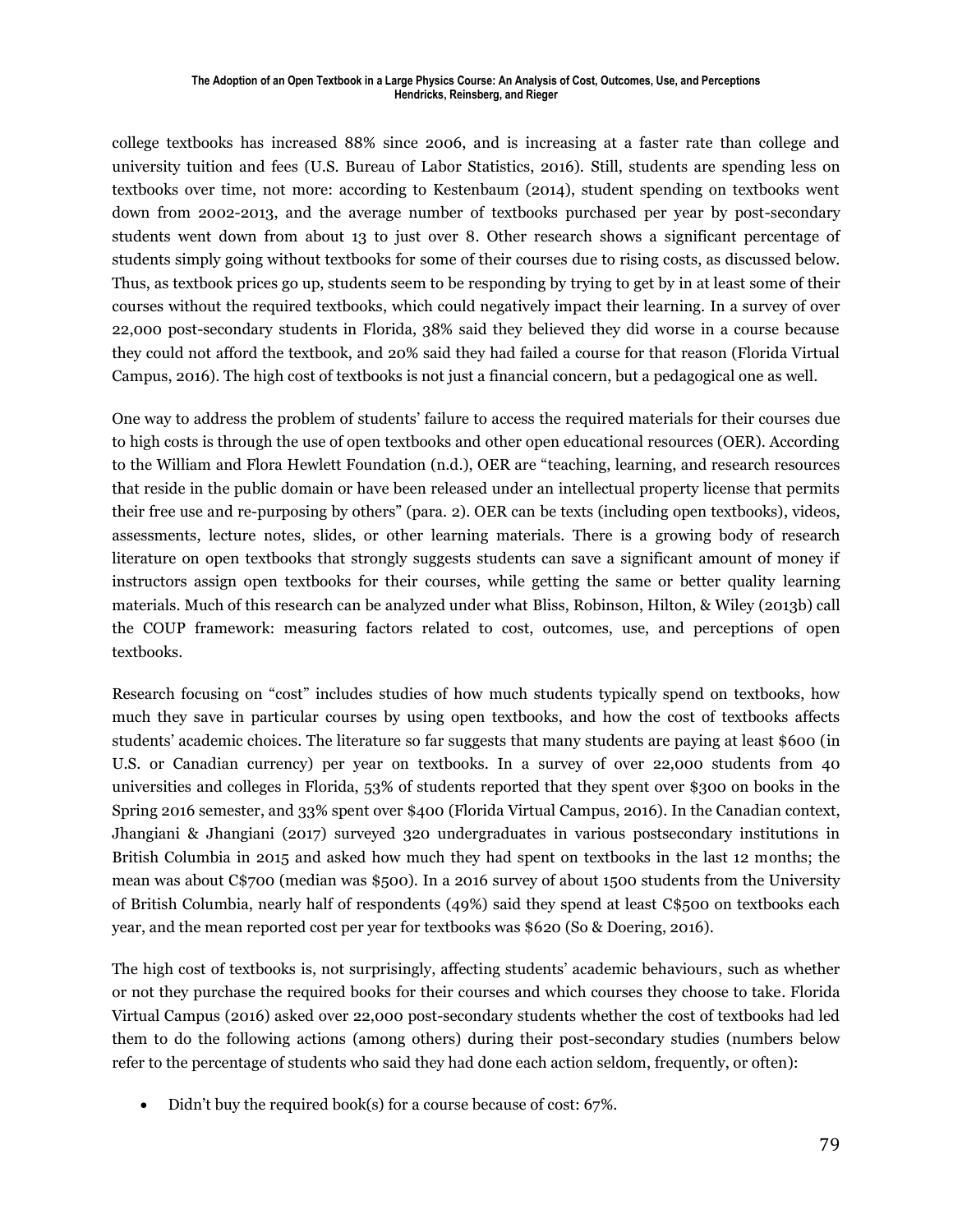- Took fewer courses because of the cost of the book(s): 48%.
- Didn't register for a course because of the cost of the book(s): 46%.
- Dropped a course because of the cost of the book(s): 26%.

A report by Senack and the Student PIRGs (2014), using data from a survey of over 2000 students in 150 colleges and universities in the US, provided similar numbers: 65% of student respondents reported that they had decided not to buy a textbook for one or more of their courses because of cost, and 48% said that the cost of textbooks had somewhat or significantly affected which or how many courses they were able to take each semester. Jhangiani & Jhangiani (2017) report that of over 300 students in British Columbia, 54% said they had not bought a textbook for a course at least once due to cost, 27% said they had taken fewer courses, 26% said they did not register for a particular course because of the cost of the book(s), and 17% said they had dropped or withdrawn from a course. So & Doering (2016) reports that 75% of 1500 students at the University of British Columbia said they had gone without purchasing a textbook for at least one course. The research on cost reveals that the price of commercial textbooks is affecting students not just financially, but also in terms of their learning.

Research on "outcomes" considers how the use of open textbooks and other OER affects students' learning outcomes, including grades on exams or in courses, and retention rates. The literature suggests that in the majority of cases, students using open textbooks or other OER do just as well as or better than students who are required to purchase commercial textbooks or other course materials. Fischer, Hilton, Robinson, & Wiley (2015) studied a large sample of students from six colleges and four community colleges in the US. Students in the treatment group (N=1087) used an open textbook or other OER in their courses, and students in the control group (N=9264) were asked to purchase traditional textbooks for different sections of the same courses. The authors found that the students using OER did just as well or better in most of the courses studied in terms of course grades and completion rates. Allen et al. (2015) studied students in a chemistry course at the University of California, Davis who were assigned a traditional textbook (448 students) and students in another section of the same course taught by the same instructor (478 students) that used Chemwiki [\(https://chem.libretexts.org/\)](https://chem.libretexts.org/)as a primary course resource (an openly licensed wiki site that can be used as a textbook). They found no significant differences in outcomes between these students, as measured through pre-and post-tests on content covered in the course, the same midterm and final exams, and the administration of the Colorado Learning Attitudes about Science chemistry survey (Barbera, Perkins, Adams, & Wieman, 2008), which asks about students' "beliefs on learning chemistry, content of chemistry, structure of chemistry, and connection of chemistry to the outside world" (p. 942).

Hilton (2016) provides a thorough analysis of these and other studies focusing on outcomes in the OER literature. In his synthesis of the data he concludes that "an emerging finding is that utilizing OER does not appear to decrease student learning" (p. 586). However, he emphasizes that there are significant limitations to such a synthesis of the research to date, because the OER may have been used differently in different courses and the design of some studies was too weak to claim any causal connection between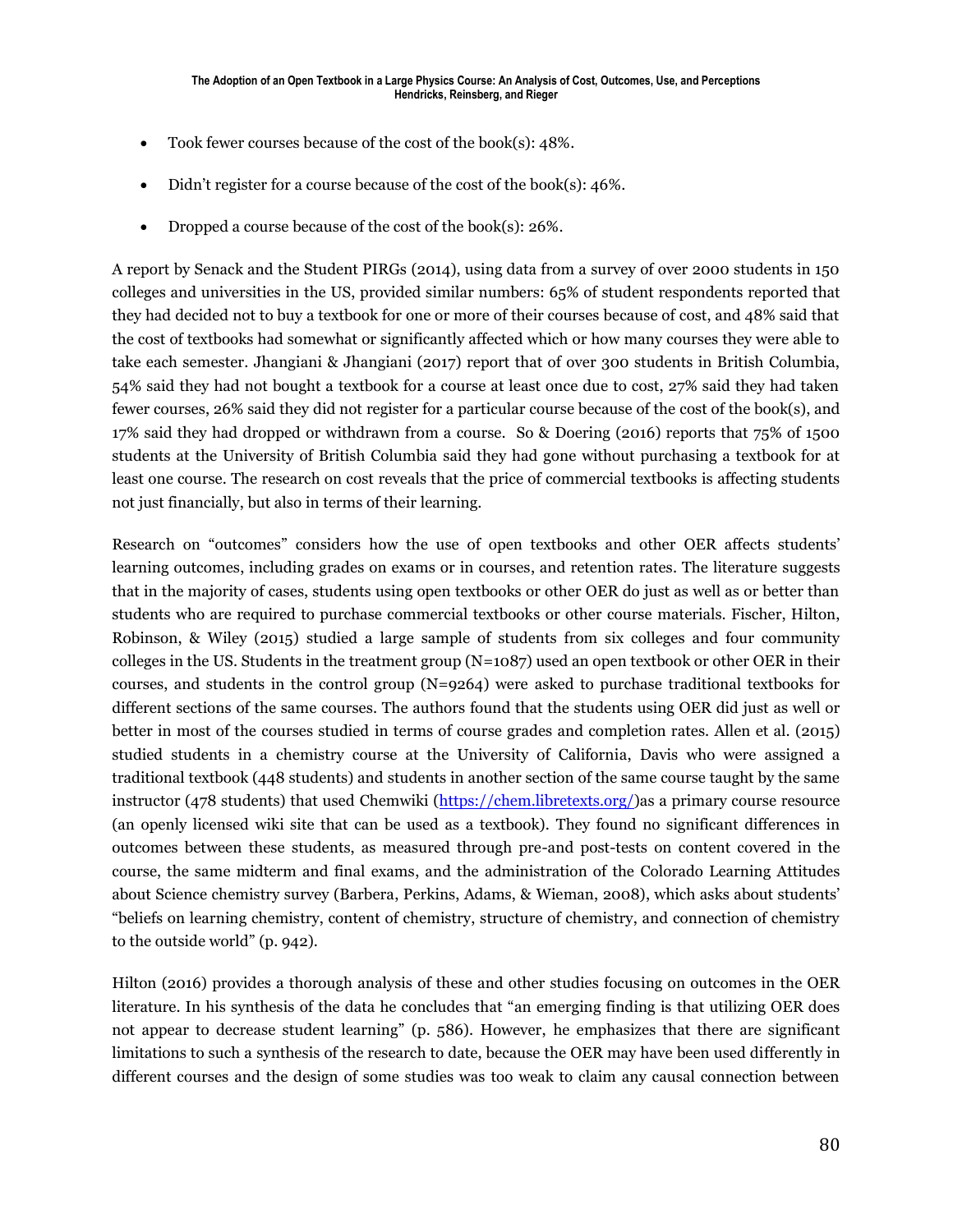open textbooks and learning outcomes. Still, we can at least say that in the majority of courses studied, using an open textbook is not correlated with a reduction in grade averages or retention rates.

Research on "use" includes data about how students use OER and how often, as well as in what format students access the materials. In addition, it can include empirical study of how the open licenses on learning materials allow for them to be used in new ways, such as instructors or students deleting material from, adding material to, or otherwise revising OER. Much of the research on use of open textbooks to date has looked at how often students use the books. Bliss, Robinson, Hilton, & Wiley (2013a) asked 490 students from eight U.S. community colleges how often they tended to use textbooks in "a typical course," and how often they used the open textbooks in the courses that assigned open textbooks (p. 23). Nearly 75% of the students reported using textbooks 2-3 times per week or daily in "a typical course;" for the courses that used an open textbook, the percentage saying they used the book 2-3 times per week or daily was about the same. The California Open Educational Resources Council (2016) reports similar results from a survey of 351 students: most students said they used the open textbook they were assigned at about the same rate as compared to traditional textbooks in other courses.

There are not many studies yet that discuss how students and faculty are taking advantage of the open licenses on open textbooks to alter them. In a survey of 127 post-secondary educators, Pitt (2015) reports that 25% said using an open textbook had "enabled innovation or changed their pedagogical approach" (p. 146), but only a few explained in open-ended questions that they had revised an open textbook. From interviews with faculty who have adopted, adapted, or created an open textbook or other OER, Delimont, Turtle, Bennett, Adhikari, & Lindshield (2016) report that 12 out of 13 faculty said they preferred to teach with OER rather than commercial textbooks, and out of those, 11 gave customizability of OER as a reason for their preference. Neither study, however, focuses on how faculty are revising OER, and overall there is little research in the extant literature on the degree to which faculty or students are revising OER, how they are doing so, and what impact this may have on student learning outcomes.

Research on "perceptions" considers how students, faculty or teachers, or others perceive open textbooks or other OER, such as their views about the quality of such resources. The literature shows that the vast majority of students report open textbooks to be of the same or better quality than the commercial textbooks they have used. Bliss et al. (2013a) reported that 94% of 490 students said they found open textbooks to be of equal or higher quality than traditional textbooks. Illowsky, Hilton, Whiting, & Ackerman (2016) reported on two surveys of students using an open textbook at a U.S. community college, one in 2013 of 231 students and one in 2015 of 94 students (the students surveyed in 2015 used a significantly-revised version of the textbook the students in 2013 had used). In the 2013 survey, 87% of students rated the quality of the open textbook to be the same or better when compared to traditional textbooks, and in the 2015 survey, 93% of student respondents did so. In a survey of over 300 students in British Columbia, 63% of respondents said the quality of the open textbook used in their course was "above average" or "excellent," with another 33% rating the quality as "average" (Jhangiani & Jhangiani, 2017).

The literature on open textbooks so far suggests that: (1) students are spending a significant amount of money on commercial textbooks; (2) it is likely they could achieve the same or better learning outcomes if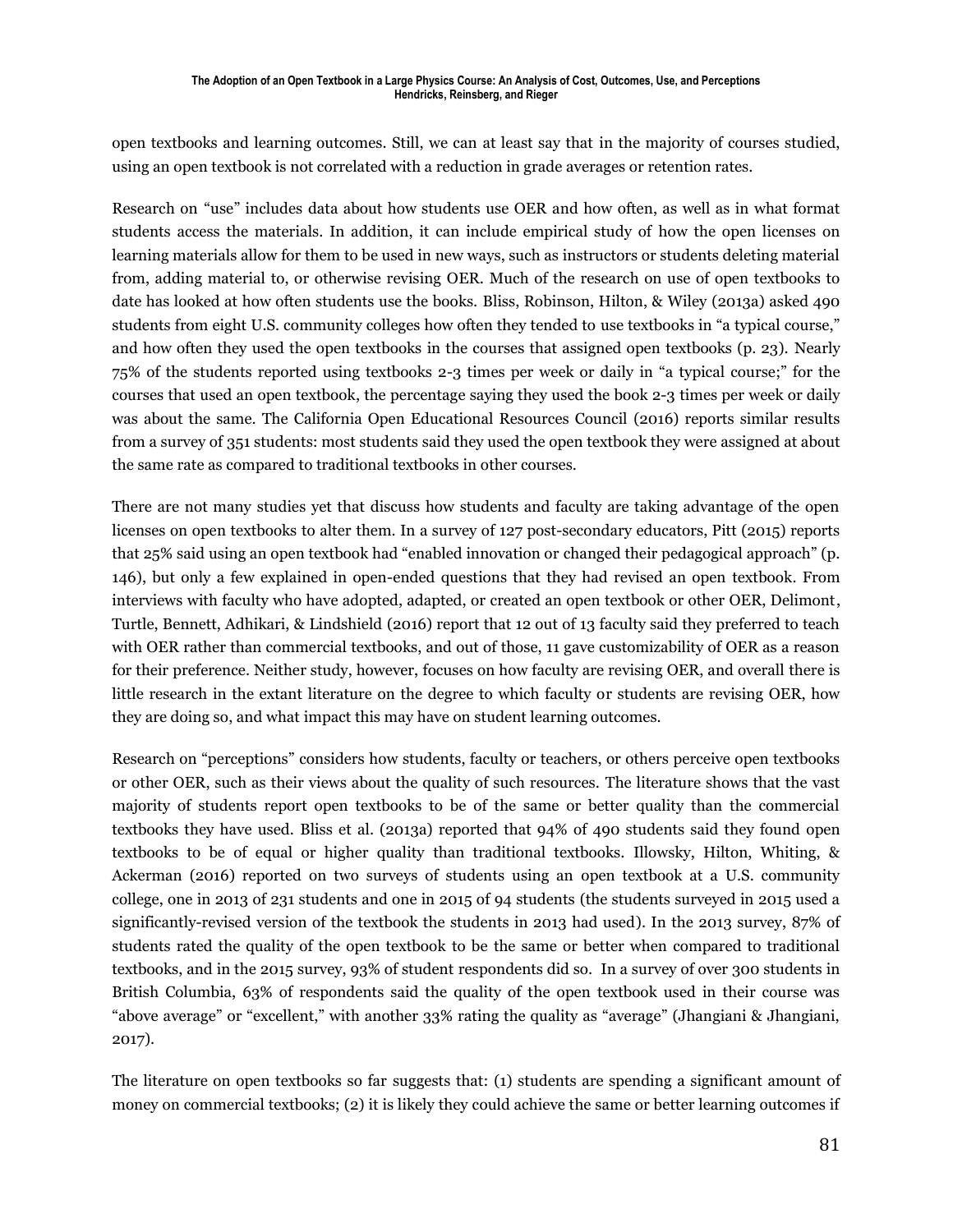their courses assigned open textbooks (keeping in mind the caveats above noted by Hilton, 2016); (3) students appear to be using open textbooks at the same rate as they use traditional textbooks; and (4) students overwhelmingly rate the quality of open textbooks to be just as high or higher than that of traditional textbooks. Overall, then, the picture emerging from the research suggests that assigning open textbooks in post-secondary courses is likely to provide the same benefits as commercial textbooks at no cost (or a fraction of the cost, for print versions).

Our study adds an interesting and unique case to this literature for several reasons. First, the research literature on open textbooks to date has focused largely on U.S. post-secondary institutions, and our study provides survey data from students at a large, research-intensive university in Canada. McKerlich, Ives, & McGreal (2013) and Jhangiani, Pitt, Hendricks, Key, & Lalonde (2016) report on survey data from educators, staff, or administrators about use and creation of OER, but do not focus specifically on open textbooks and do not provide data from students. Our survey shares some similar questions to that used by Jhangiani & Jhangiani (2017) to gather data from students in British Columbia who have used open textbooks in their courses. In terms of providing empirical data from students in Canada on open textbooks, to our knowledge their article and ours are the first ones in the published literature so far.

In addition, very little research on open textbooks has considered the specific ways in which faculty are revising open textbooks and whether this has any impact on learning outcomes. In the course we report on here, an open textbook was adopted primarily because the open license allows for revision. Two of the authors of this article participated in a significant revision of a first-year physics course (Physics 100), involving moving all of the learning resources to a single website, and changing from a traditional publisher's textbook accompanied by a paid online homework system to an open textbook and homework questions embedded in the course website. Unlike some studies that focus on OER or open textbooks generally, such as McKerlich et al. (2013), Jhangiani et al. (2016), Bliss et al. (2013a), Fisher et al. (2015), and Delimont et al. (2016), we provide a very specific description of how the open textbook used in the course we are studying has been adapted to fit into that course.

Using data from the 2015-2016 academic year, we studied students' experiences with and perceptions of the new website and textbook for Physics 100. We also examined student learning outcomes in the form of final exam grades, course grades, and the Colorado Learning Attitudes about Science Survey (CLASS; Adams, Perkins, Podolefsky, Dubson, Finkelstein, & Wieman, 2006), in the years before and after the revision to the course.

### **Context**

This study reports on the use of an open textbook in Physics 100: an introductory, algebra-based physics course at a large, Canadian research university. As of November 1, 2016, over 43,000 undergraduate students and 9600 graduate students (full time and part time) were registered at the University of British Columbia in Vancouver (UBC Planning and Institutional Research, 2017). Physics 100 is taken by 800- 900 non-physics majors annually that did not take grade 12 physics in high school, and it is a required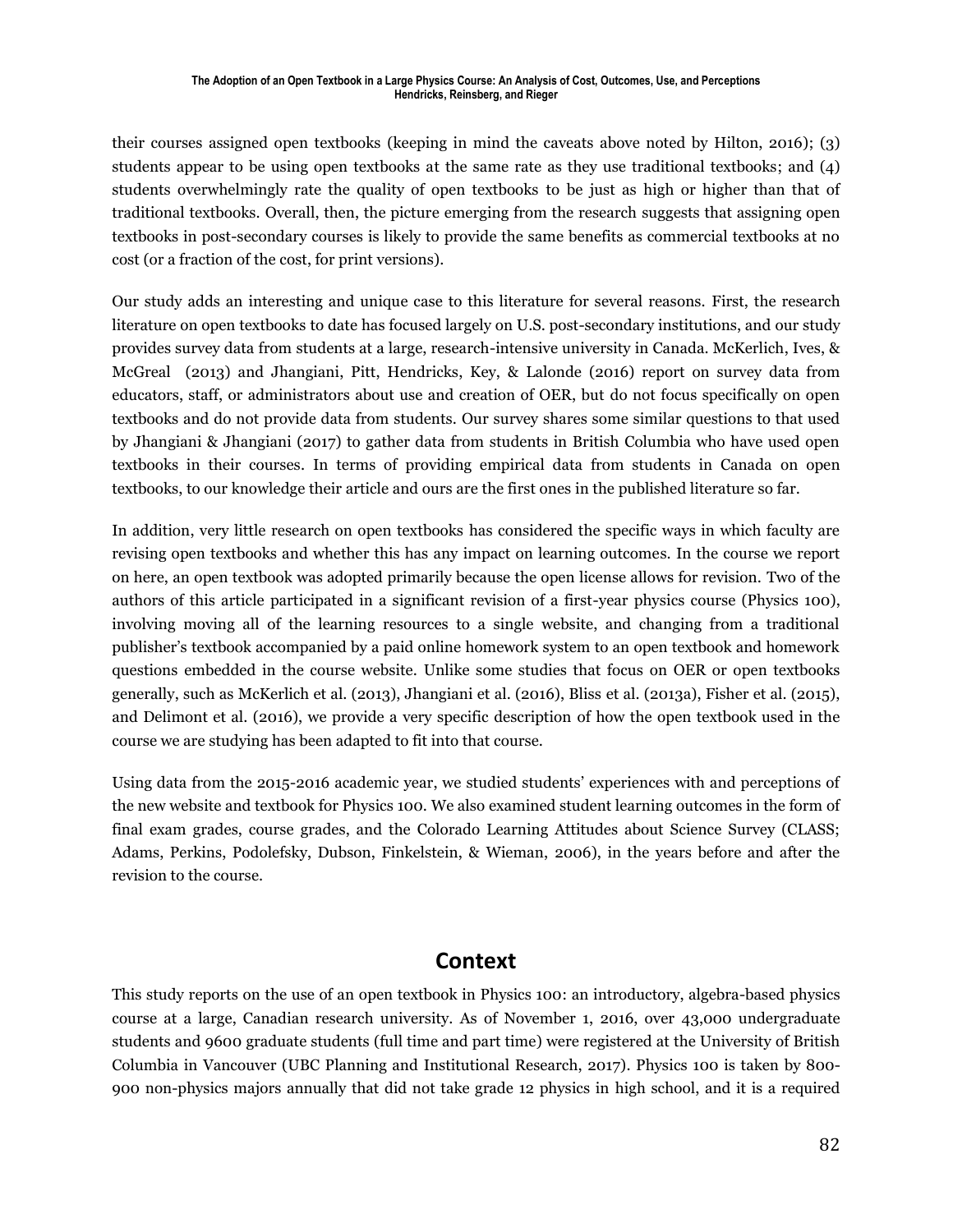course for 99% of the students taking it. The changes to the course described above, including the adoption of an open textbook, were first implemented during the Fall 2015 and Spring 2016 terms. Physics 100 in the Fall term is a face-to-face course; in the Spring term it is a fully online, distance course.

Data from 2013-2016 show that the vast majority of students in Physics 100 are in their first year (average 80%), and an average of 65% are in the Faculty of Science, 10% in the Faculty of Arts, and 25% in other faculties. In addition, on average 66% of students in the course identify as female and 36% as male. In comparison, at the University of British Columbia-Vancouver, 55% of undergraduates identify as female, 31% are in the Faculty of Arts and 19% are in the Faculty of Science (UBC Planning and Institutional Research, 2017).

The course designers chose to use the open textbook *College Physics* [\(https://openstax.org/details/college](https://openstax.org/details/college-physics)[physics\)](https://openstax.org/details/college-physics), published by OpenStax. An electronic version of the textbook was customized, re-formatted into weekly reading assignments, and integrated into the course website on edX edge (edge.edx.org).<sup>1</sup> This website also contains all other course resources and replaces the previous commercial online homework system and the Learning Management System. The end-of-chapter textbook questions as well as previous exam questions were imported into edX and coded into a question database to be used for online homework and as a test bank for frequent testing. There is also a space for in-class materials, such as the worksheets used in lectures and tutorials. These materials were previously created by instructors and did not change after the revision. Furthermore, the edX web site allows the seamless integration of a discussion forum (piazza.com) that was already used before the revision. Table 1 provides a list of all course elements and materials.

Table 1

| <b>Course activity</b> | <b>Required materials</b>                                          |
|------------------------|--------------------------------------------------------------------|
| (Pre-) Reading         | Textbook, instructions, quiz.                                      |
| Lecture                | Worksheets, concept questions ("clickers")                         |
| Tutorial               | Worksheets                                                         |
| <b>Discussions</b>     | Online Forum                                                       |
| Lab <sup>2</sup>       | Lab worksheets, common materials (rulers, stopwatches, ball, etc.) |
| Homework               | Online homework (problem questions)                                |

*Overview of Physics 100 Course Elements*

From a pedagogical perspective, the instructors were aiming at creating a more coherent appearance of the course resources that helps students make connections between the in-class activities and the homework. The instructors found that in previous iterations of the course, the pre-class reading assignments did not prepare the students well enough for class. This is of particular importance because the course is delivered in a "flipped" format in which students read the textbook (or watch a video) to learn basic terminology, definitions, and simple facts before coming to class. Class time is spent on sense-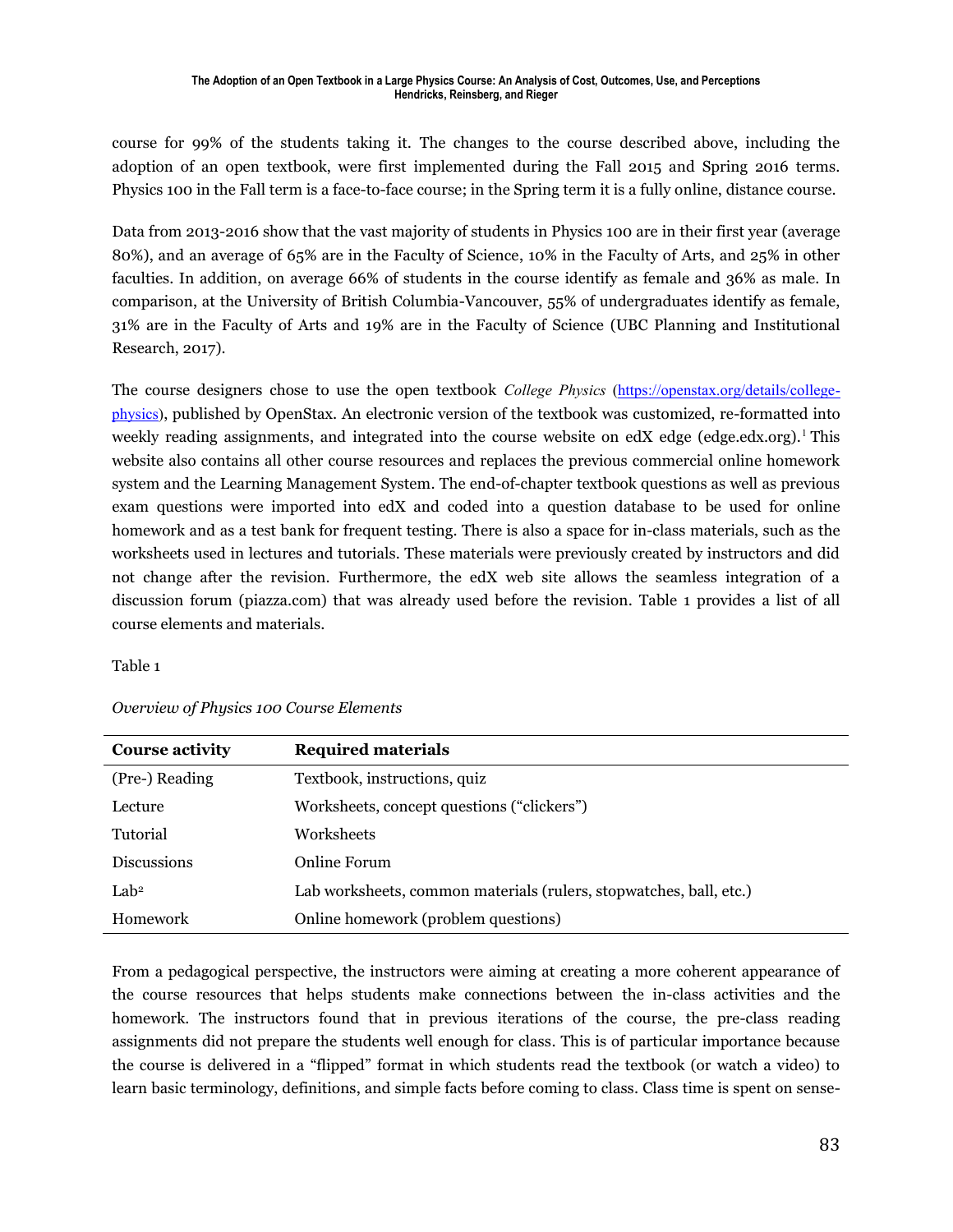making and applying this knowledge, and it is therefore very important that the students come prepared to class by having done the reading. Before the revision to the course, the reading assignments consisted of (a) reading instructions (what sections to read, which examples and concepts to focus on, etc.) that were posted on the online homework system, (b) reading the textbook, and (c) answering quiz questions that were also posted on the online homework system. A study by Heiner, Banet, and Wieman (2014) has shown that such a supported format is successful in getting most students to read the textbook regularly (typically 80%). However the study does not address the quality of the reading: for example, how much students understand. Anecdotally, we find that reading levels may have declined in recent years as more courses adopt a "flipped" format. This is supported by the rates in which simple reading questions are correctly answered in class (using clickers). The new reading assignments in Physics 100 have the quiz questions embedded into a customized version of the text that is now broken up and organized by weeks and only has the textbook sections that are relevant to the classroom activities for each week. Reading instructions are therefore no longer needed and students are more likely to read the text due to the proximity of quiz questions and relevant text.

As mentioned above, the end-of-chapter questions of the open textbook now replace the commercial online homework system that was previously used. There are two main reasons for this switch: cost and administration. Online homework systems are widely used in first-year science courses and major publishers offer packages that include the textbook and an online homework system customized for the textbook. The cost difference between such a package and the textbook alone or the online homework system alone is so small that adopting just the open textbook and keeping the commercial online homework system would not have saved the students much money. The instructors therefore decided to create an online homework system directly in the course web page by importing the end-of-chapter questions of the open text. The other reason for this decision is in avoiding administrative overhead for students and instructors. Using a commercial online homework system means adding another online tool that students have to learn how to use, register, and pay for. At our institution, first-year courses in chemistry, physics, and math all use different online homework systems in addition to the learning management system. This can lead to confusion, technical difficulties, and delays in getting the students up and running on these systems. By embedding the question database in the web page we avoid these issues.

### **Research Questions and Method**

We used the COUP framework to design research questions for this study.

*Cost*

- How much do students in this course report usually spending on traditional textbooks, and how much did they save with the open textbook?
- What is the impact of the cost of traditional textbooks on the academic behaviours of students who responded to our survey?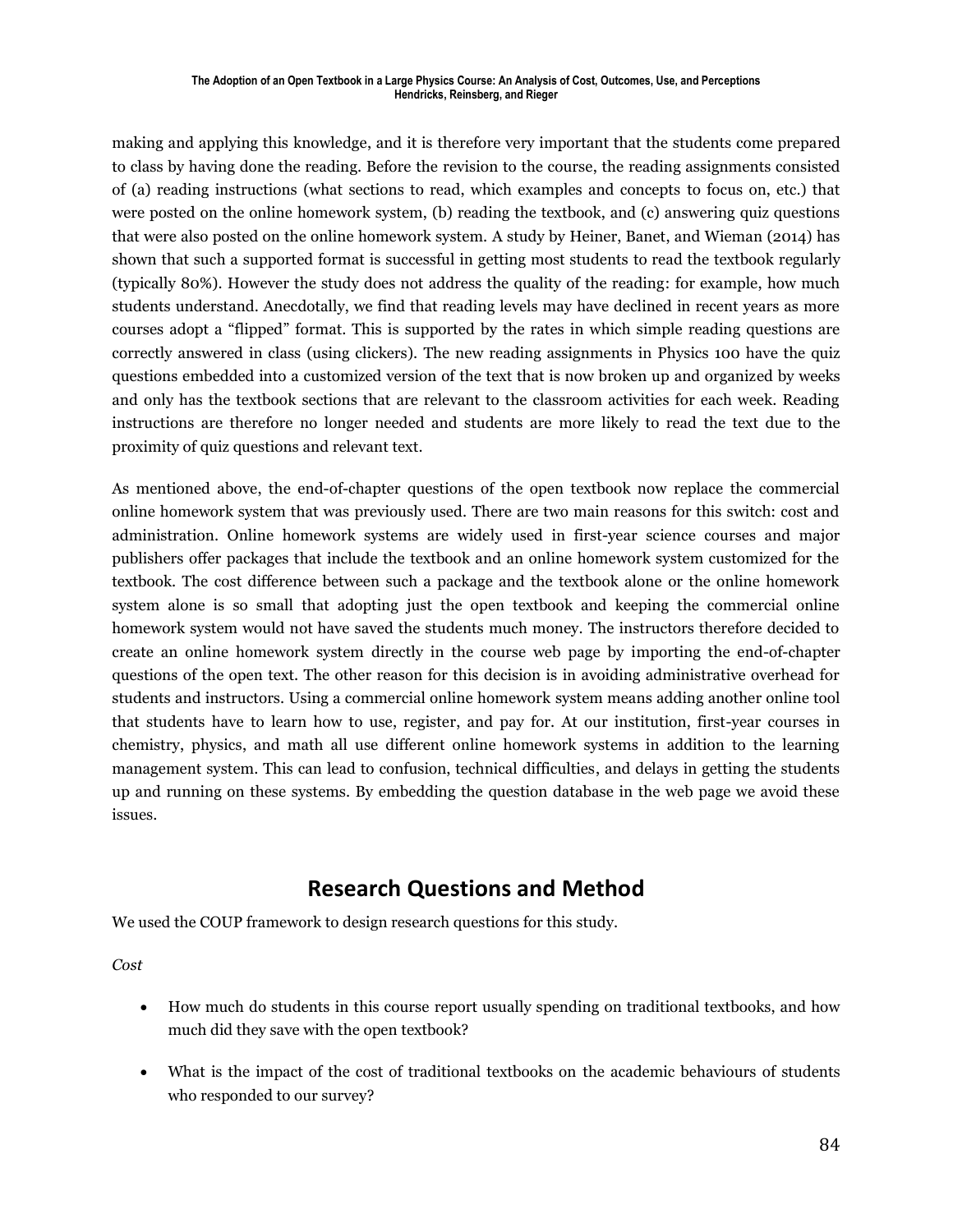### *Outcomes*

 Are the changes implemented in this course, including the use of an open textbook, correlated with any changes in student grades on the final exam, grades in the course, or results on the CLASS survey?

#### *Use*

 Did the students in this course report using the open textbook more, less, or about the same as they report usually using textbooks for their courses?

#### *Perceptions*

 How did students perceive the quality of this open textbook, as compared to traditional textbooks in other courses?

We addressed these questions using data from three sources: (1) a survey of students who had taken Physics 100 in Fall 2015 or Spring 2016, (2) final exams and course grades for students in both terms, and (3) results from the Colorado Learning Attitudes about Science Survey (CLASS) for physics.

We administered the survey to students who had taken Physics 100 in Fall 2015 (face-to-face course) or Spring 2016 (online course); the questions and results of the survey is publicly available here: https://osf.io/928wb/ . It consisted of a mix of multiple-choice, many-choice, Likert-type, and openended questions. A link to the online survey was sent via email in April 2016 to students who had taken the course in the Fall of 2015, and in May 2016 to those who had taken it in the Spring of 2016 (after final course grades were submitted). Table 2 shows survey response rates.<sup>3</sup>

### Table 2

| <b>Term</b>      | <b>Completed course</b> | <b>Completed at least half</b><br>of survey | <b>Completed entire</b><br>survey |  |
|------------------|-------------------------|---------------------------------------------|-----------------------------------|--|
| Fall 2015        | 755                     | 140 (19%)                                   | 134 (18%)                         |  |
| Spring 2016      | 56                      | 12(21%)                                     | 9(16%)                            |  |
| Total both terms | 811                     | 152 (19%)                                   | 143 (18%)                         |  |
|                  |                         |                                             |                                   |  |

*Response Rate for the Survey, out of the Number of Students who Completed Physics 100*

Of the respondents, 85% were first-year students (compare to an average of 80% in the course since 2013), 71% identified as female, and 27% identified as male (compared to an average of 65% female and 35% male from years 2013—2015). The majority (66%) said that their primary area of study was in the sciences (e.g., Chemistry, Biology, Physics), while 13% said it was in the health sciences, and the rest were spread between disciplines in the social and applied sciences (5% chose "I haven't decided yet"). From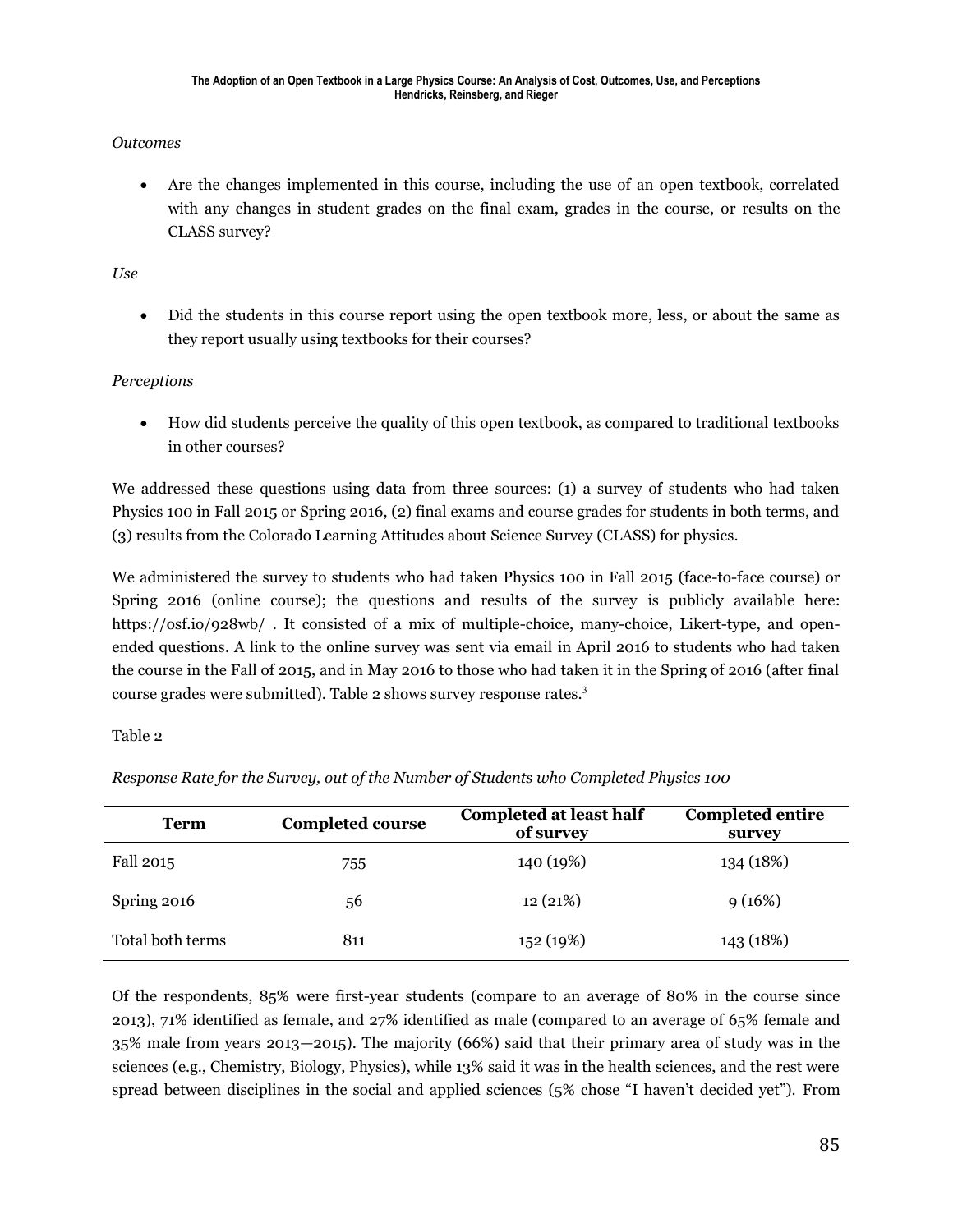2013-2015, 65% of students in the course were in the Faculty of Science, and 10% in the Faculty of Arts. Despite the fairly low response rate we can say that the demographics of the survey respondents correspond roughly to those of the course itself except that few students on the survey were from the Faculty of Arts.

We used descriptive statistics in our analyses of the multiple-choice and Likert-style questions on the survey. For analysis of the answers to open-ended questions, we used an open coding process: we generated codes from patterns found in the data itself. Two of the authors of this study separately coded the qualitative data using the same set of codes and either agreed with the other upon seeing both sets of codes or discussed disagreements to come to a final conclusion. We report below on statistical methods used to evaluate whether the changes to the course resulted in changes to student learning outcomes.

## **Results**

### **Cost**

As some previous studies in the literature review above have done, we asked students how much they typically spend on textbooks for their courses (see Table 3). The last column on the right lists the average number of courses taken per year by students who reported each dollar range.

#### Table 3

| <b>Amount spent on</b><br>textbooks/year | <b>Number</b> | % of N | Average number of<br>courses taken/year |
|------------------------------------------|---------------|--------|-----------------------------------------|
| Less than \$200                          | 17            | 11%    | 8.3                                     |
| \$200-\$400                              | 65            | 48%    | 9.0                                     |
| \$401-\$600                              | 42            | 28%    | 9.7                                     |
| \$601-\$800                              | 22            | 18%    | 10.6                                    |
| \$801-\$1000                             | 1             | $1\%$  | 10.0                                    |
| \$1001-\$1200                            | 3             | 2%     | 9.3                                     |
| More than 1200                           | 1             | 1%     | 10                                      |

*Reported Amount Spent on Textbooks and Average Courses Taken per Academic Year (Fall, Spring, and Summer Terms Combined*)

*Note:* N=151; amounts are in Canadian dollars.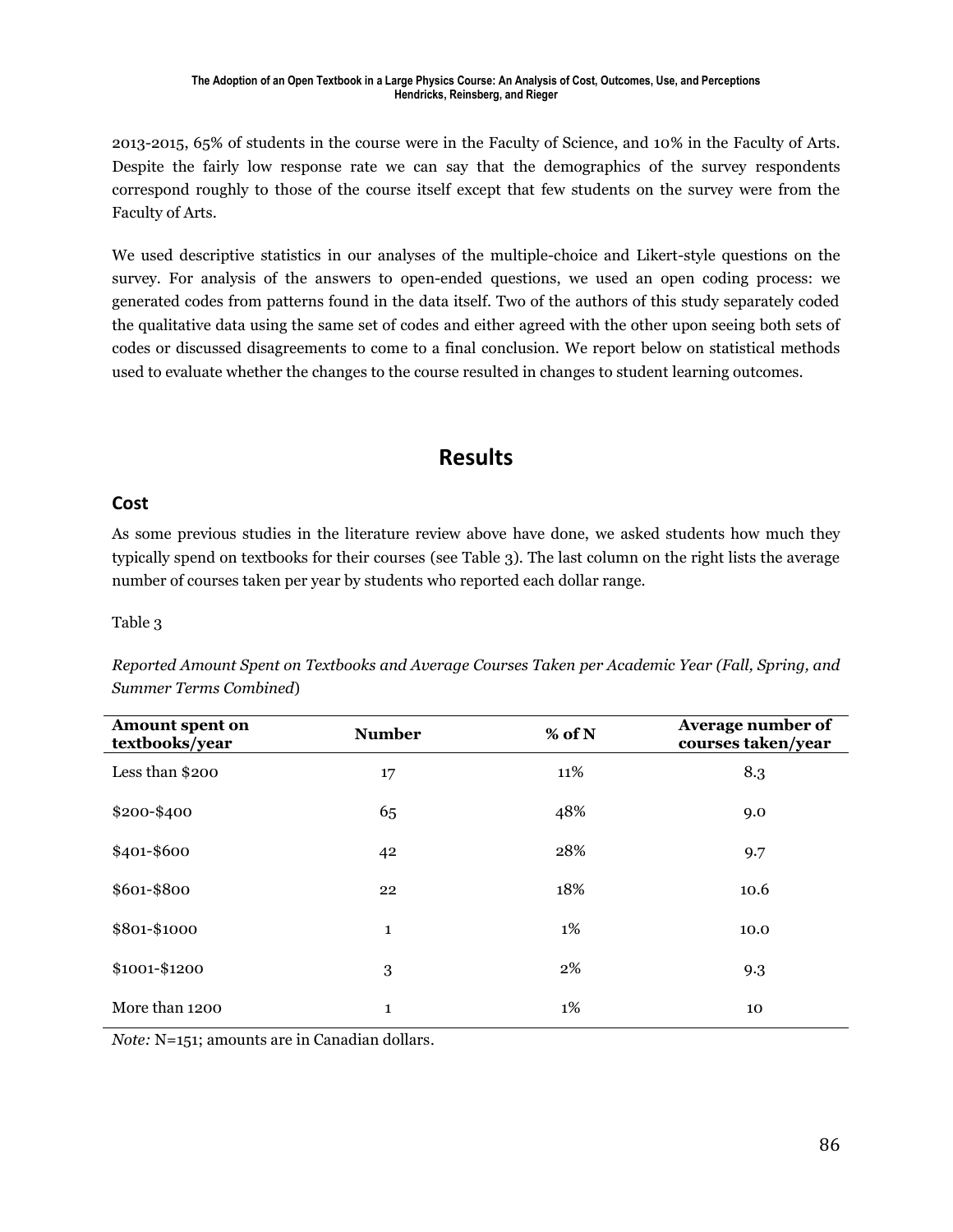Most respondents reported typically spending between \$200 and \$400 per academic year on textbooks (48%), though if we combine those who said they spend between \$400 and \$800 per year that's another 46%. These numbers are somewhat surprisingly low, since, for example, if students who spend \$200- \$400 per year are taking an average of nine courses a year, that means they could be spending between \$22 and \$44 per course on textbooks. We consider possible reasons for our low numbers in the Discussion section of the article, below.

For Physics 100, the learning materials used in previous years cost students about C\$100. The instructors were using a customized version of a textbook that included only the sections covered in the course, which already saved students money over the standard version. The \$100 cost also included the price of students' access to the online homework system. For the 856<sup>4</sup> students who were enrolled in Physics 100 during the 2015-2016 academic year, that's over \$85,000 saved compared to what they would have spent if they had to purchase the \$100 course materials used in previous years.

We also asked about the impact of textbook costs on students' academic choices (see Figure 1).



*Figure* 1. How often respondents have taken certain actions as a result of textbook costs. N=150. See Appendix A for percentages for each category.

Adding up the percentages for "rarely," "sometimes," "often," or "very often," 57% of students stated that they did not purchase a textbook for at least one course because of the cost, 25% said they had registered for a different section of a course, 19% said they had taken fewer courses than they would have liked, and 16% said they had dropped or withdrawn from at least one course.

### **Outcomes**

To address the question of whether the changes in the course and adoption of the open textbook affected students' learning outcomes, we examined student final exam and course grades and student attitudes measured with the CLASS diagnostic survey that is well established in the physics education community.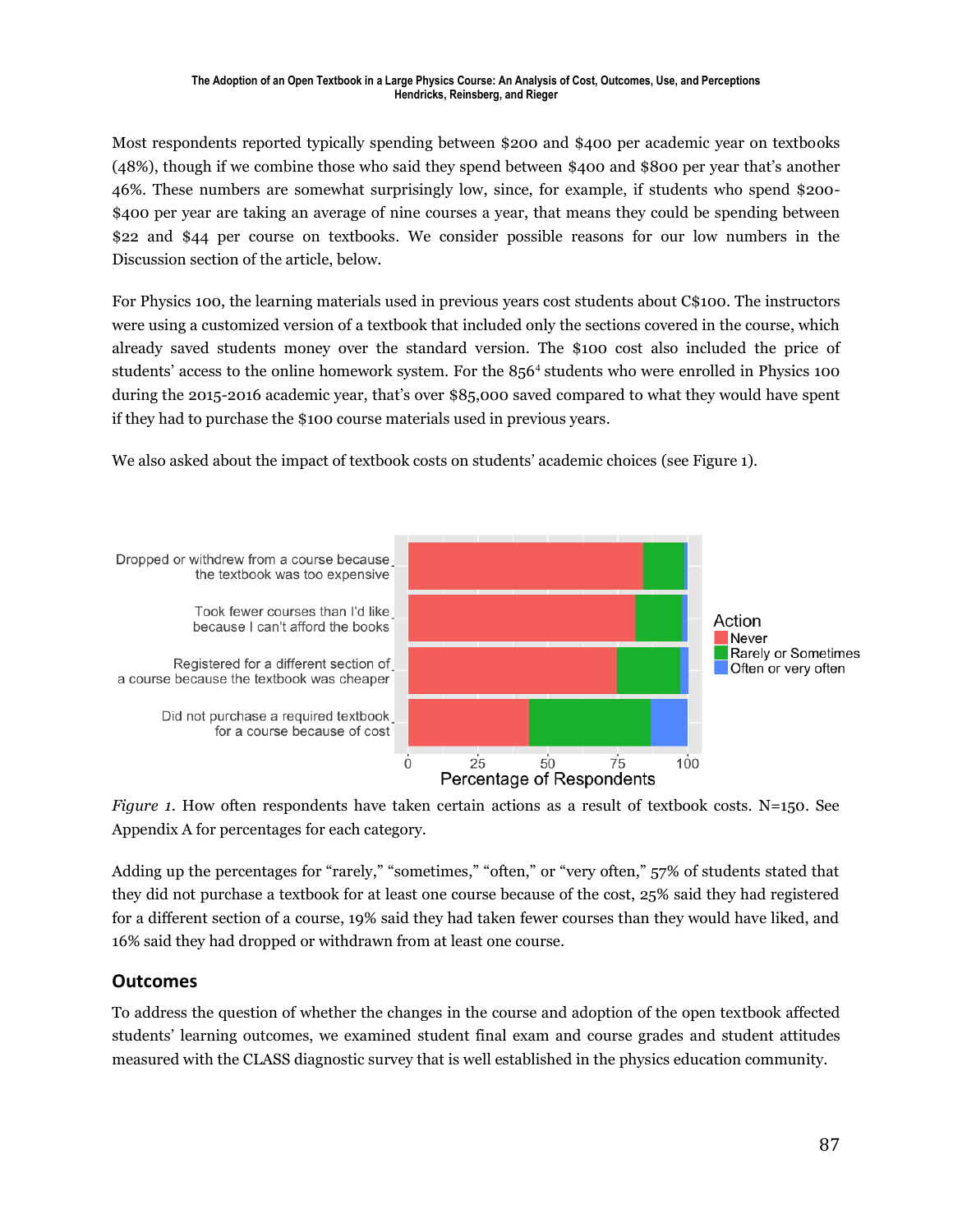Measuring student performance with final grades is usually not a reliable method for longitudinal comparisons due to changes in the weighting of different course components. Similarly, final exam results are influenced by variability in question difficulty and it is fairly difficult to establish an overall level of difficulty on an absolute scale. For instance, over the period of 2008-2015, we observed final exam averages between 54 to 64%, or when excluding two outliers, 60-63%. In this case however, the exams are very similar and are designed by the same instructors. The exam score average for Fall 2015 was 63.1% and was slightly higher than the one in Fall 2013 (61.4%, p=0.04) and the one from Fall 2014 (61.2%, p=0.02). The distributions were compared with a Wilcoxon rank sum test with continuity correction—p values quoted above have not been corrected for multiple comparisons. Given the marginal absolute change (2% grade points) in final exams scores, we can say with some confidence that student performance on the final exam is at least as good as in previous years.

For student course grades, we considered both the distribution of grades into As, Bs, Cs, and Ds, and also the percentage of students who failed the course ("fail" is a grade of F). Figure 2 shows these numbers for Fall 2012 to Spring 2016. The changes to the course, including the adoption of the open textbook, were made in the Fall of 2015.



*Figure 2*. Percentages of students earning Grades A-F in Physics 100, from Fall 2012 to Spring 2016. Fall terms are face-to-face versions of the course, and Spring terms are online, distance versions. See Appendix B for percentages in each category.

Grade distributions in Fall 2015 were very similar to previous Fall semesters, before the changes to the course were made. In Spring 2016 grades of "A" (51%) went up quite a bit compared to Spring 2015 (36%). However, non-parametric testing of differences in the final grade distributions showed no significant changes between the terms in which students used an open textbook and the previous iterations of the course. As discussed above, final grades are influenced by many factors, and the fact that there are no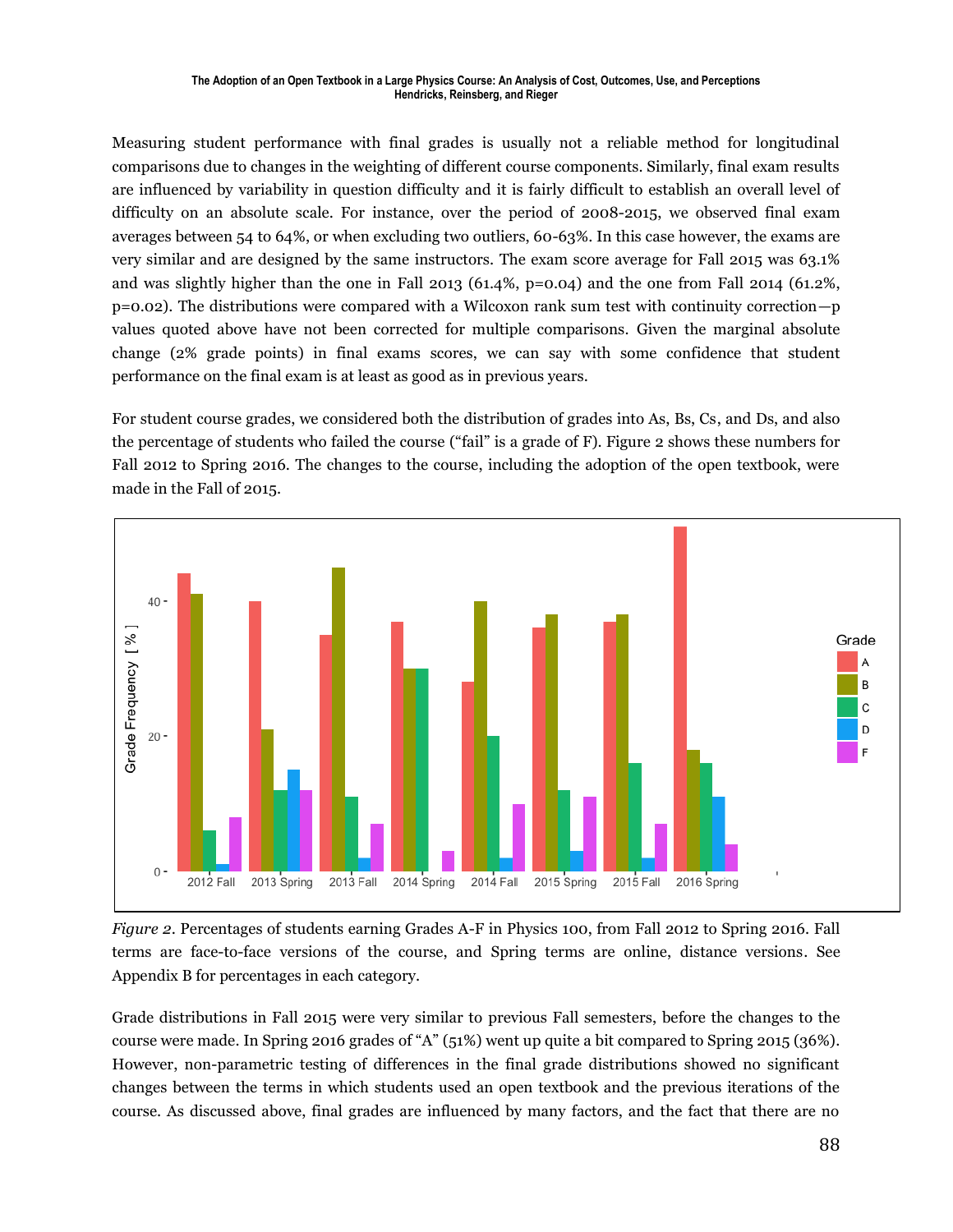significant changes in grade distributions allows us only to conclude that the introduction of the open textbook caused no large changes in the final grade.

Finally, we used the CLASS attitude survey to compare the student attitudes and beliefs about physics and about learning physics to previous years. Students choose how much they agree or disagree with 42 statements on a five-point Likert scale. The results are then evaluated and compared to the answers of discipline experts. The CLASS is administered as a pre-/post- survey during the first and last week of the course and shifts in responses are linked to the course instruction. Average positive shifts in student responses are interpreted as students' views becoming more expert-like. Negative shifts indicate a more novice-like attitude after taking the course. The survey questions fall into eight empirically determined categories (Adams et al 2006): real world connections, personal interest, sense making/effort, conceptual connections, applied conceptual connections, problem solving general, problem solving confidence, and problem solving sophistication.

The results from 2015-2016 are overall similar to previous years, but slightly more negative (see Table 4). Performing statistical tests using one-way ANOVA shows that the changes are statistically significant in the problem-solving category (F = 4.16 > F<sub>crit.</sub> = 2.61; p < 0.05) while there are no significant changes in the shifts for all questions combined (F = 1.36 < F<sub>crit.</sub> = 2.61) and in the overall post course results (F =  $0.82 < F_{crit.} = 2.61$ ).

#### Table 4

| Year | <b>CLASS-PS Shift</b> | <b>CLASS-All Shift</b> | <b>CLASS-ALL Post</b> |
|------|-----------------------|------------------------|-----------------------|
| 2010 | $4.1 \pm 1.4$         | $-0.9 \pm 0.9$         | $51.0 \pm 1.1$        |
| 2011 | $4.2 \pm 1.1$         | $0.5 \pm 0.7$          | $52.5 \pm 0.9$        |
| 2012 | $3.7 \pm 1.4$         | $-0.3 \pm 0.8$         | $54.5 \pm 1.0$        |
| 2015 | $-1.9 \pm 1.4$        | $-1.7 \pm 1.1$         | $52.2 \pm 1.1$        |

*Results of CLASS Survey* 

*Note*. Pre-post shifts for the general problem-solving category are listed in column 2 and shifts for all survey questions are presented in column 3. The fourth column shows the post course averages for all survey questions categories.<sup>5</sup> The "year" in column 1 includes Fall and Spring terms (e.g., 2015 includes Fall 2015 and Spring 2016 terms).

Negative shifts are typically observed in first-year physics classes and very few courses have been reported with positive shifts (Redish & Hammer, 2009). Nevertheless, we have been able to obtain consistent positive shifts in the problem solving categories in previous years. That these shifts are now slightly negative is currently actively discussed by the instructors, and possible reasons for this are given in the Discussion section below.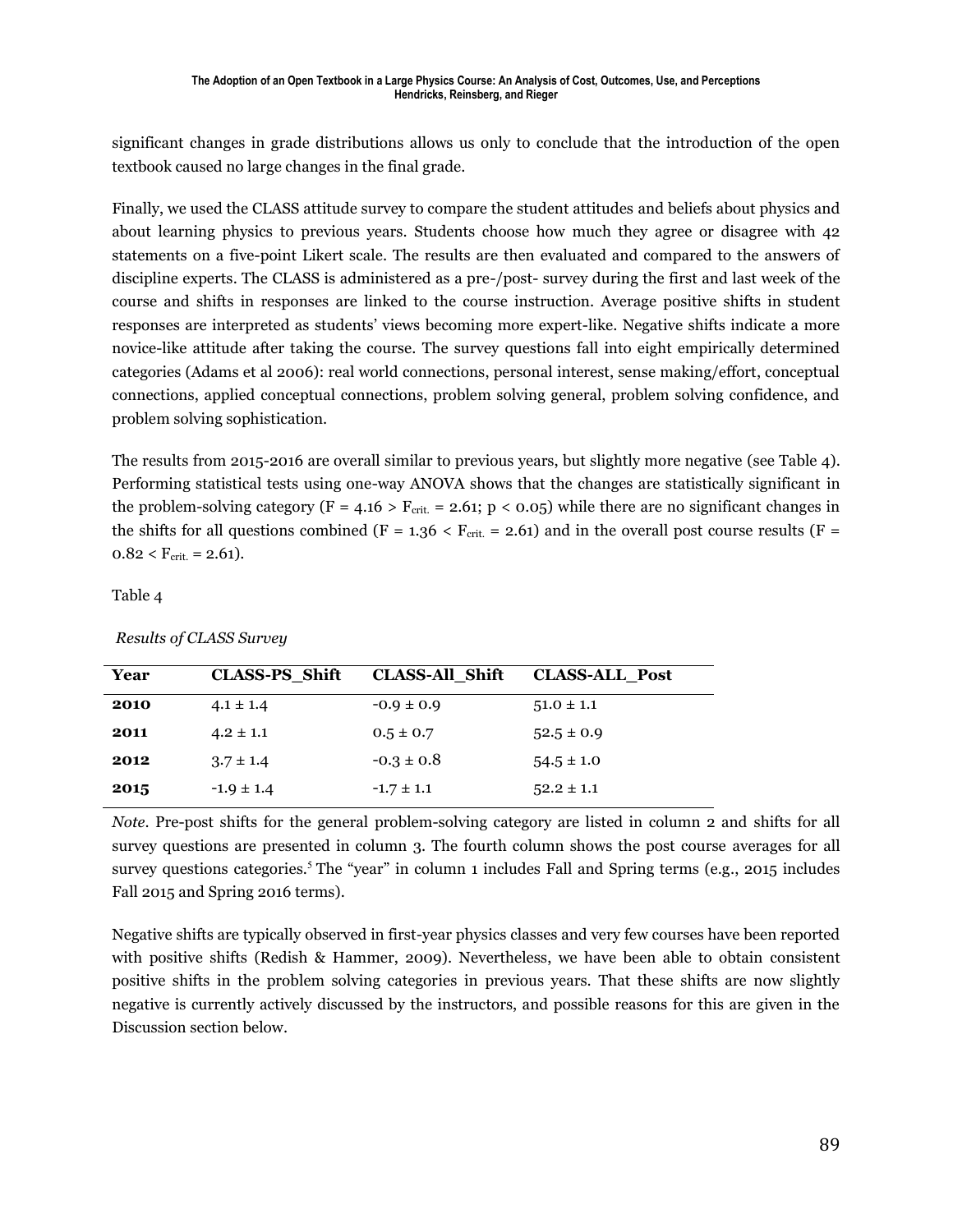### **Use**

In two separate questions, we asked students how often they tend to use textbooks in a typical course, as well as how often they used the open textbook in Physics 100 (see Table  $5$ ).<sup>6</sup>

#### Table 5

#### *Reported Usage Rates of Textbooks*

| <b>Usage rate</b>   | <b>Typical course</b><br>$(N=151)$ | <b>Open textbook for Physics 100</b><br>$(N=143))$ |
|---------------------|------------------------------------|----------------------------------------------------|
| <b>Never</b>        | 1%                                 | 4%                                                 |
| 2-3 times per term  | 7%                                 | 6%                                                 |
| 2-3 times per month | 27%                                | 27%                                                |
| 2-3 times per week  | 58%                                | 57%                                                |
| Daily               | 7%                                 | 5%                                                 |

The patterns of usage for both questions are very similar, with over 55% of students saying they typically use their textbooks, and used the Physics 100 textbook, 2-3 times per week.

We also asked students to explain why they did or did not typically use textbooks very often for their courses, as well as for Physics 100. The most commonly reported reasons in these open-ended questions were similar for both. Common reasons for why students do typically use textbooks often in their courses, and for Physics 100, were: to do assigned pre-readings, to help understand the material better than they could just from going to class alone, and to prepare for quizzes and exams. The most common reasons for not using textbooks in a typical course were: one can get all the information one needs from class, and much of the material in textbooks is not relevant to exams. But a smaller percentage of students gave these reasons for not using the Physics 100 textbook: 23 respondents (18% of 130 who answered this question) said that in typical courses, they can get what they need better from class than from the book, whereas only five respondents (5% of 122) said this for the Physics 100 textbook. In addition, 10 students (8% of 130) said that in typical courses, much of the material in textbooks is not relevant to exams, but only four respondents (3% of 122) said that was the case for the Physics 100 textbook. These results could be due to the fact that because the Physics 100 textbook had an open license, the instructors were able to customize it by only including those parts of the text that were directly relevant to the course.

### **Perceptions**

When asked how they would rate the quality of the textbook used in Physics 100 as compared to textbooks they have used in other courses, 93% of 143 respondents said it was about the same or better than textbooks in other courses (72% said it was about the same, and 21% said it was better). Students were invited to explain their answers in open-ended responses, though only 33 of them did. Of those, seven (21% of those who explained their answers) said that they appreciated the fact that the text was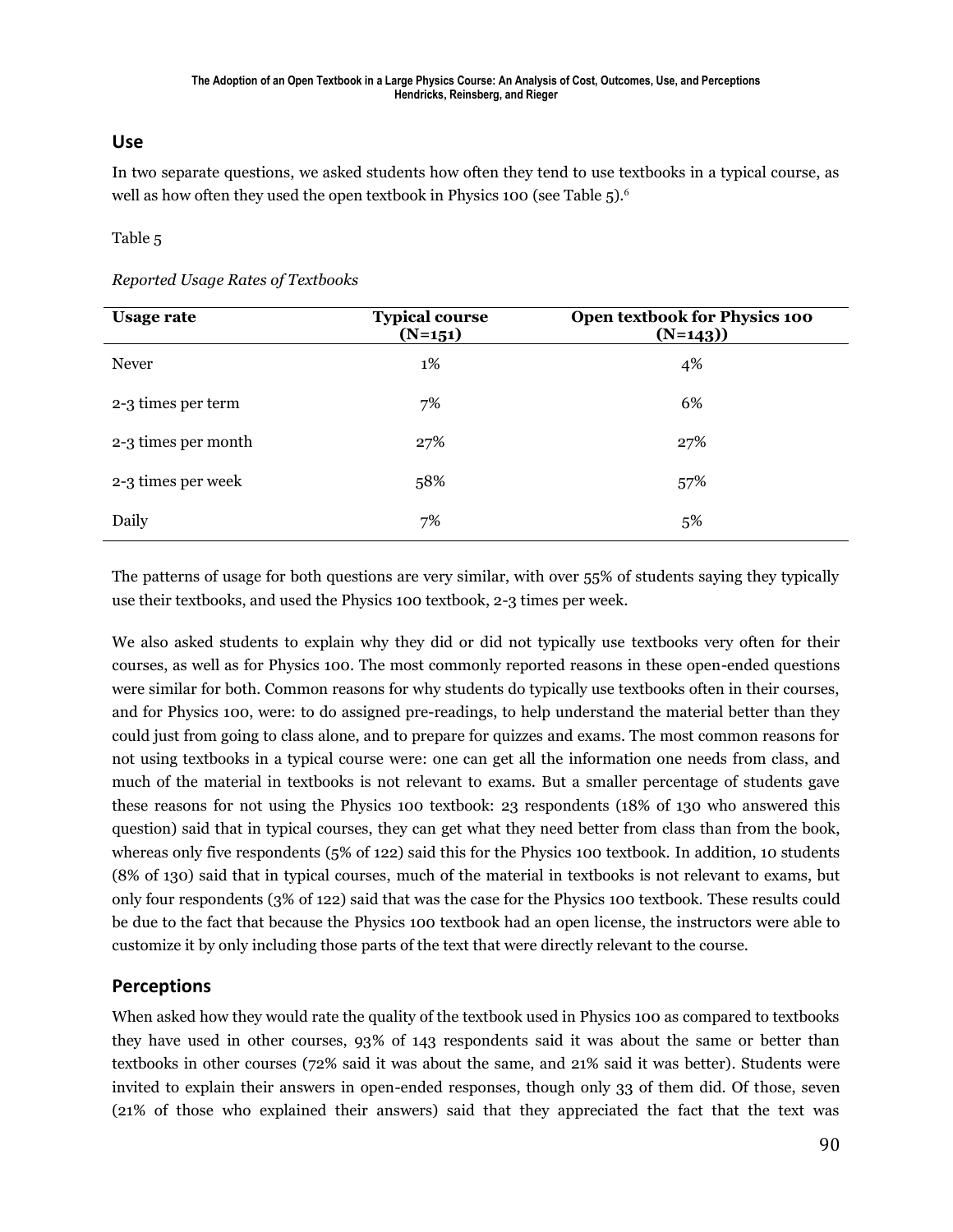customized to the course. Three respondents (9%) said they found the book easy to understand and that it explained topics well, but another three said that they thought the text did *not* explain the material well enough. Those three students were in the distance education course, and said that the text was not enough to explain what they needed to know without there being in-person class meetings. Finally, five students who said the quality was worse than that of their other textbooks said this was because of the format of the online book, such as that it was hard to navigate or that scrolling through PDFs was bothersome.

We also asked students how important various aspects of the Physics 100 textbook were to them, and three answers stood out as most important: the book was customized to the course, it was free, and it could be accessed anywhere with an internet connection (see Figure 3).



*Figure 3*. How respondents rated the importance of various features of the Physics 100 open textbook.<sup>7</sup> N=143. See Appendix C for percentages for each category.

The vast majority of the student respondents (94%) appreciated that the textbook was customized to their particular course. Unsurprisingly, then, when asked on a different survey question whether or not they agreed that the textbook was relevant to the course, many respondents said it was: 78% of 142 respondents stated that they either somewhat or strongly agreed that the readings were linked directly to lectures, labs or other class activities, and 66% at least somewhat agreed that the readings were useful in preparing for exams.

As another way to gauge their perceptions of the open textbook for Physics 100, we asked students to rate their agreement with the following statement: "I would have preferred to purchase a traditional textbook for this course rather than using the free online textbook." The majority of students disagreed, saying they would rather use the free, open textbook: 64% of 143 respondents disagreed somewhat or strongly with that statement, 18% said they neither agreed nor disagreed, and 18% said they somewhat or strongly agreed that they would rather have purchased a traditional textbook for the course.

Among the 91 students who explained their answers, the most commonly-reported reasons given for not wanting to purchase a traditional textbook were that the online textbook was free (65%), that traditional textbooks are heavy to carry around (12%), and that the textbook was customized to fit this particular course (8%). Among the 25 out of 143 respondents who said they would have preferred to purchase a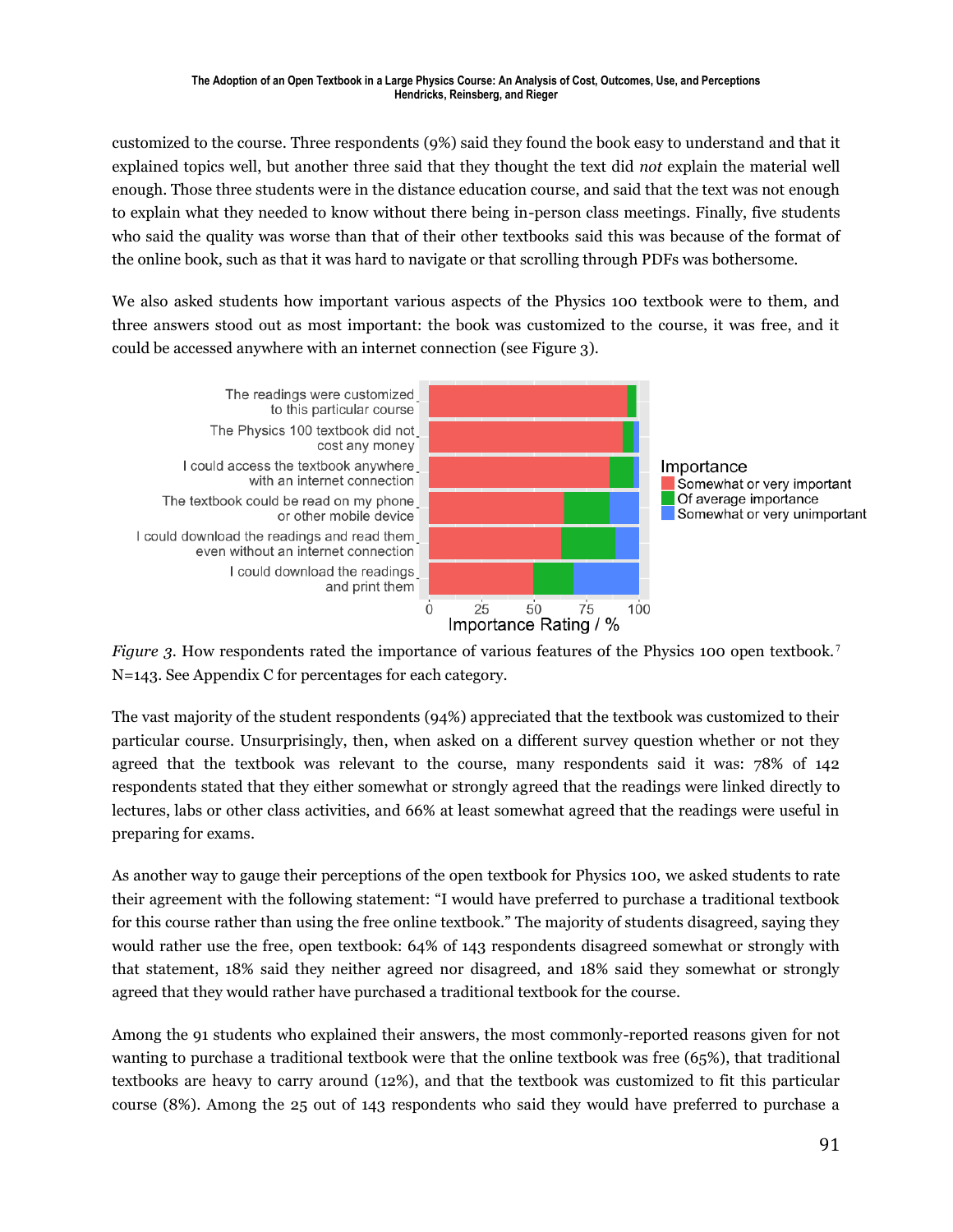traditional textbook instead of using the free, online one for Physics 100, only 15 explained their answers. Among those, 14 gave reasons related to preferring reading print versus online books (e.g., because they do not like reading on a screen, or they like to highlight text in print books), not because of the quality of the textbook. Only one gave a negative comment about the quality of the textbook.

## **Discussion and Limitations**

The results of this study strongly suggest that the students in Physics 100 were able to save money by using an open textbook that allowed for customization to the course and embedding in a consolidated website, while getting similar quality as they would from a commercial textbook. The vast majority of the survey respondents judged the open textbook to be the same or better quality than textbooks used in their other courses (93%). This result is similar to those in other published research on open textbooks. Compared to the one other survey so far of Canadian students that asked a similar question, or results on whether students would have preferred to purchase a traditional textbook rather than using the open textbook, are slightly more positive. 64% of respondents in our survey said they would not have preferred to purchase a traditional textbook instead of using the OpenStax book; 56% of respondents said this in a survey of 320 students in British Columbia (Jhangiani & Jhangiani, 2017).

Students in our study reported spending less on textbooks per academic year than those in previously published studies, especially considering that the Canadian dollar has been worth less than the U.S. dollar for the past five years (XE Currency Charts (CAD/USD), 2016). Florida Virtual Campus (2016) reports that between 45-50% of students say they spend over US\$300 per term (\$600 per year), whereas 48% of our student respondents reported spending between C\$200 and C\$400 per year, with only 22% saying they typically spend over \$600 a year on books. In a survey of post-secondary students in British Columbia, respondents reported spending a mean of about \$700 and a median of \$500 in the last 12 months on textbooks (Jhangiani & Jhangiani, 2017). Our numbers are somewhat closer to a survey of 1500 students at the University of British Columbia (So & Doering, 2016): 49% reported spending at least C\$500 per year on textbooks whereas 50% of students on our survey reported spending at least \$400 per year (our closest comparable number). One possible reason the reported numbers on our survey are lower than some other results is because 85% of our survey respondents were in their first year, so they did not have a great deal of experience to draw from in giving their answers (they did, however, take the survey at the end of their first year, after purchasing textbooks for two terms). The data from earlier literature does not split out reported spending by first-year students versus data from other students.

Our data about how textbook costs affect students' academic choices are lower than numbers from studies of U.S. students. In our survey, 57% of respondents reported not buying a required textbook for at least one course because of cost, 25% reported registering for a different section of at least one course, and 19% said they had taken fewer courses. In comparison, data from earlier studies (Florida Virtual Campus, 2016; Senack & The Student PIRGs, 2014) shows over 60% reporting not purchasing a textbook for at least one course because of cost, and over 40% saying that the cost of textbooks affected their choice of courses as well as the number of courses they could take. Our data is closer to that from students in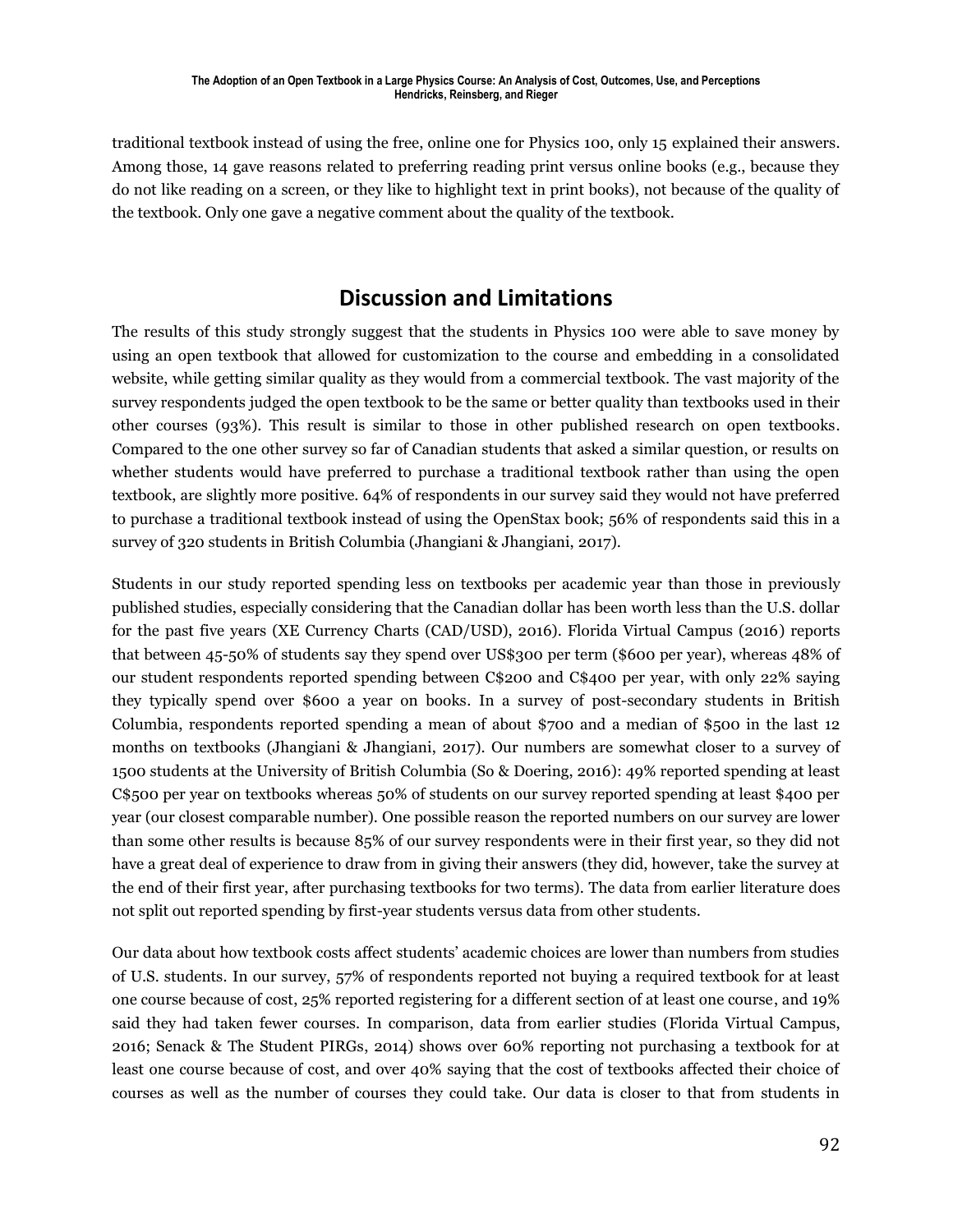British Columbia, however: Jhangiani & Jhangiani (2017) report that 54% of students said they had not purchased a textbook because of cost, 26% said they had chosen not to register for a specific course because of the textbook cost, and 27% had taken fewer courses. Still, our numbers are lower than those from a larger survey of students at our institution (So and Doering, 2016), which reported that 75% of all 1500 respondents, and 70% of those in their first or second year, had gone without a textbook for at least one course because of cost. In comparison to these numbers at our institution, it seems the first-year students in our survey are skewed towards the lower end of being affected by textbook costs in terms of purchasing textbooks or choosing courses.

Looking at student learning outcomes, we find overall that final exam marks and course marks after the changes to the course (including the adoption of the open textbook) are comparable to data from the previous three years in Physics 100. We see no significant change in the overall post-scores and overall shift-scores of the CLASS survey, while a small negative shift in the "problem-solving" category in 2015- 2016 occurred. Possible reasons include the homework incentive and feedback as well as a change in the tutorial structure. Previously, students received marks for the homework that was worth 10% of the overall grade, while students received no marks for doing the homework in 2015-2016. In the future, we will again reward doing the homework with a few percent of the final grade. It is also possible that the current feedback on the homework is not sufficient. The previous commercial homework system had tutorial-type questions that provided hints and students could get feedback on important steps using these hints. Our homework system only provides correct/incorrect feedback, but we will enhance our homework system in the near future. For the Fall 2016 term, animated worked examples were inserted in the homework sets, which have been shown to enhance learning. In addition, the instructors have developed tutorial-type questions with step feedback, similar to commercial homework systems used previously. Finally, there may also be an effect due to the textbook. Although the open text features student-centered learning support such as problem-solving strategies and worked examples, it not as detailed as the previously used commercial text. However, we do not think that the textbook has a significant influence on the students' problem solving ability and confidence as compared to the course components that specifically focus on problem solving, in particular the homework and the tutorial sessions.

Regarding use of the open textbook, similar to results from other published studies we did not see a significant difference between how often students reported using textbooks in a "typical course" versus how often they used the textbook in Physics 100. Combining this with the data about their perceptions of the quality of the textbook suggests that they found the textbook useful for their course work while also having relatively few complaints or concerns about it.

This study is limited by its relatively small sample size compared to the number of students enrolled in Physics 100, as well as by the fact that the data is from one course at one university only. However, our results are largely consistent with previous research on open textbooks, with the exception of how much our students reported typically spending on textbooks per academic year and how costs affect their academic behaviours such as choosing which section of a course to take based on textbook cost. Our study is also focused on a course in which several changes were made, in addition to adopting an open textbook, including that the book was customized to fit this course and all course materials were consolidated on a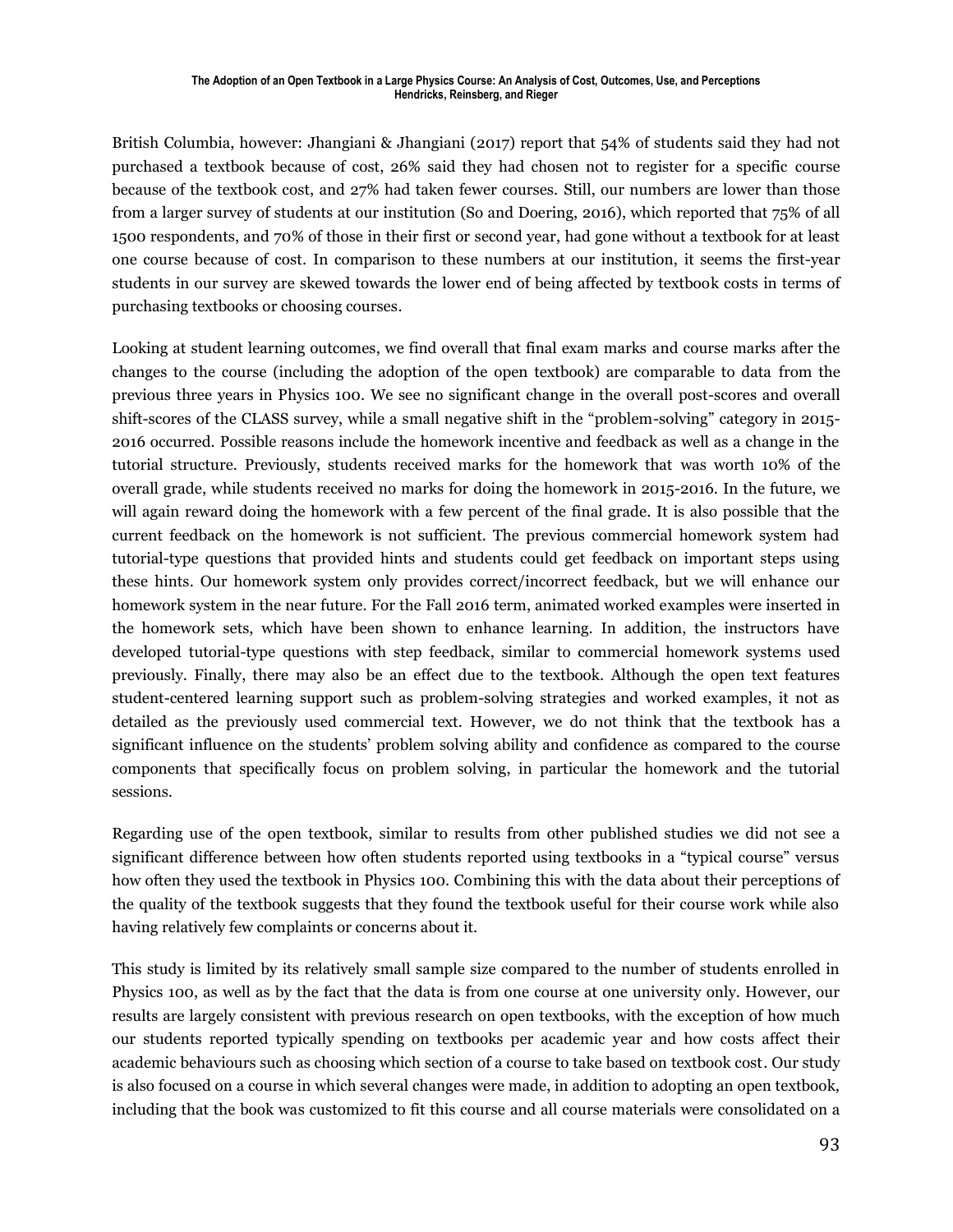single website. While this makes the results of our study less applicable to courses that adopt an open textbook only, it also provides evidence of the value of customizing an open textbook and embedding it into a website with homework and quiz questions.

## **Conclusion**

The results of this study add to and mostly support the existing literature on open textbooks in terms of cost, learning outcomes, student use, and student perceptions. We have added to the so far limited data on students in the Canadian context, and our study focuses on a case of not just adopting an open textbook, but also significantly adapting it to fit a particular course.

However, a project like ours is not without cost: a significant amount of effort went into the project, in particular into the creation of the question database and the test bank. Four graduate physics students and two instructors worked over the summer months to get the resources ready; approximately C\$20,000 from a teaching and learning grant from our university have been spent to date to pay the graduate students. The instructors contributed a significant amount of time and effort to secure funding, guide the project, select materials, get familiar with edX, and post materials, troubleshoot, etc. Additionally, one of the graduate students and the university's information technology staff provided technical help. Although the open text is free, integrating it into a coherent course package comes with significant development costs.

The literature on open textbooks related to cost focuses on cost savings to students, but it's important to keep in mind the possible costs for faculty and institutions in terms of time and support when using open textbooks. Even adopting an open textbook "as is" comes with a cost insofar as *any* change in a textbook for a course means at least some extra time is needed to connect the new text to the course. Our study suggests that taking advantage of the open license of open textbooks to make significant revisions can be pedagogically useful and appreciated by students, but it may require a good deal of time and resources.

 $\overline{a}$ <sup>1</sup> EdX is a platform that has a number of Massive, Open, Online Courses (MOOCs), but there is also a platform for courses that are accessible only with a registration called edge.edX. The Physics 100 course, though the course materials are on edX, is not a MOOC. EdX is used as a Learning Management System for students and faculty in the course.

<sup>2</sup> Another change to the course is that the labs are now completed at home, rather than in person. However, the labs mostly build experimental data skills and we do not believe this change is relevant to the study of the open textbook presented in this article. <sup>3</sup> This survey was incentivized: students in both the Fall 2015 and Spring 2016 courses who were invited to participate in the survey were eligible to enter a draw for one of four C\$25 gift cards to either the bookstore or a coffee shop on campus (their choice). <sup>4</sup> 885 students registered for and completed at least some of the course; 74 students withdrew or otherwise did not complete the course during the normal term, leaving 811 students who completed the entire course (as reported in Table 1, above). Those who withdrew or otherwise did not complete the course would have left after the official add/drop period, and thus may not have been able to return their textbooks for a full refund.

<sup>5</sup> For experts: we just show here the shifts for the "favorable" category. The "unfavorable" shifts are highly correlated with these. We just show here the general problem solving category. The shifts for problem solving confidence and sophistication are similar. <sup>6</sup> We did not define "typical course" on the survey; the question was: "For a typical course, how often do you use the required texts?" However, since most of the students who responded to the survey reported majoring in the sciences, then a "typical course" for them is probably a science course.

<sup>7</sup> There could be a close connection between "somewhat important" and "of average importance." The latter is meant to signify something like "neutral." The answer range for this question was: "very unimportant," "somewhat unimportant," "of average importance," "somewhat important," "very important." We took this wording from another survey of post-secondary students in Canada, and in future will change the middle term to distinguish it further from "somewhat important."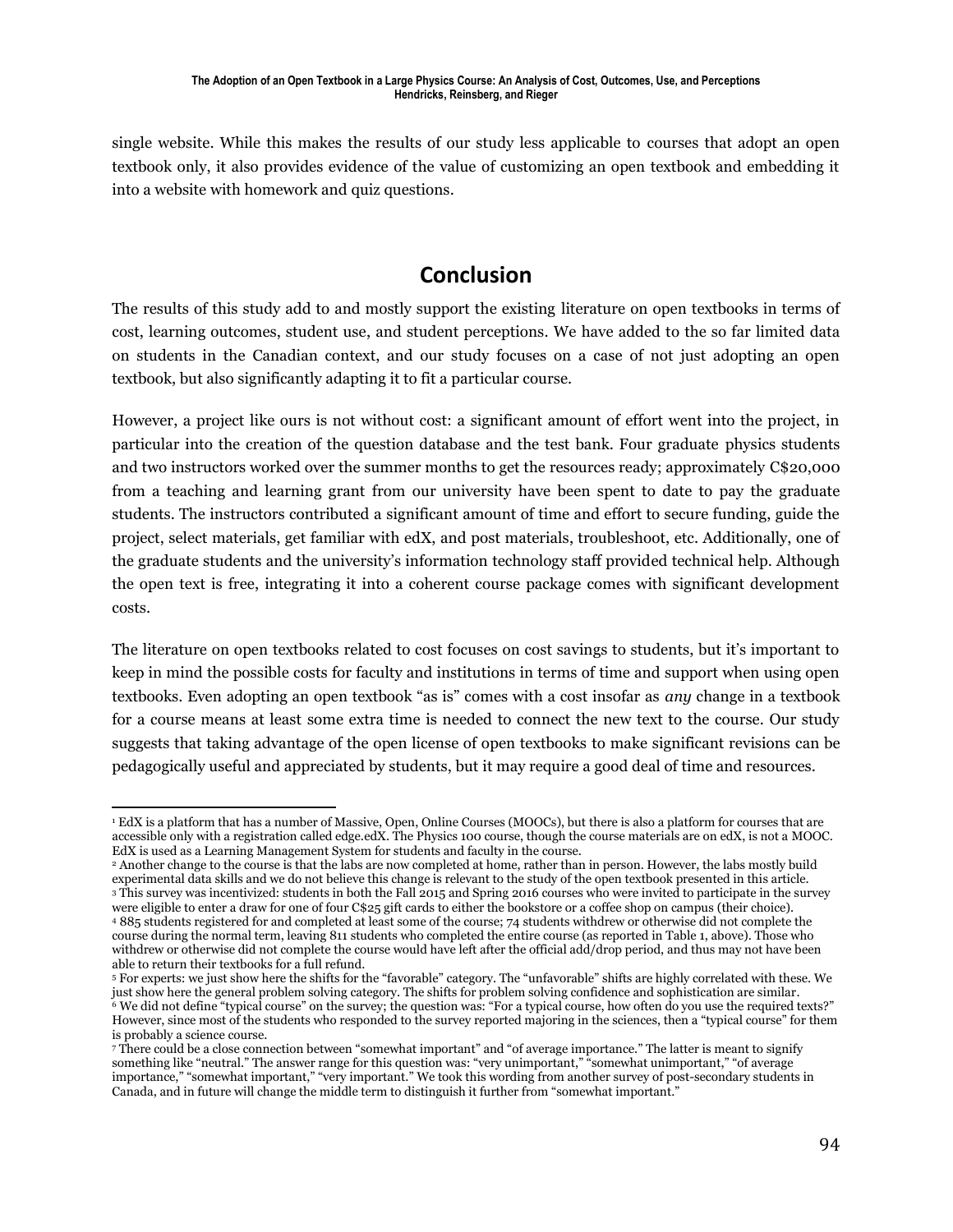## References

- Adams, W. K., Perkins, K. K., Podolefsky, N., Dubson, M., Finkelstein, N. D., & Wieman, C. E. (2006). A new instrument for measuring student beliefs about physics and learning physics: The Colorado Learning Attitudes about Science Survey. *Physical Review Special Topics—Physics Education Research, 2*(010101),  $1 - 14.$
- Allen, G., Guzman-Alvarez, A., Smith, A., Gamage, A., Molinaro, M., & S. Larsen, D. (2015). Evaluating the effectiveness of the open-access ChemWiki resource as a replacement for traditional general chemistry textbooks. *Chemistry Education Research and Practice*, *16*(4), 939–948. https://doi.org/10.1039/C5RP00084J
- Barbera, J., Perkins, K. K., Adams, W. K., & Wieman, C. E. (2008). Modifying and Validating the Colorado Learning Attitudes about Science Survey for Use in Chemistry. *Journal of Chemical Education, 85*, 1435- 1439.
- Bliss, T. J., Robinson, T. J., Hilton, J., III, & Wiley, D. A. (2013a). An OER COUP: College teacher and student perceptions of Open Educational Resources. *Journal of Interactive Media in Education*, *0*(0). Retrieved from<http://jime.open.ac.uk/article/view/252>
- Bliss, T.J., Robinson, T.J., Hilton, J.L., III, & Wiley, D.A. (2013b). The COUP framework. Retrieved from <http://openedgroup.org/coup>
- California Open Educational Resources Council. (2016). *White Paper: OER Adoption Study (April 1 2016)*. Retrieved from<http://tinyurl.com/WPOERAdoption040116>
- Delimont, N., Turtle, E. C., Bennett, A., Adhikari, K., & Lindshield, B. L. (2016). University students and faculty have positive perceptions of open/ alternative resources and their utilization in a textbook replacement initiative. *Research in Learning Technology*, *24*. http://dx.doi.org/10.3402/rlt.v24.29920
- Fischer, L., Hilton, J.L., III, Robinson, J., & Wiley, D. A. (2015). A multi-institutional study of the impact of open textbook adoption on the learning outcomes of post-secondary students. *Journal of Computing in Higher Education*, *27*(3), 159–172.<http://doi.org/10.1007/s12528-015-9101-x>
- Florida Virtual Campus. (2016). *2016 Florida Student Textbook and Course Materials Survey [Draft]*. Retrieved from<https://florida.theorangegrove.org/og/items/3a65c507-2510-42d7-814c-ffdefd394b6c/1/>
- Heiner, C. E., Banet, A. I., & Wieman, C. (2014). *American Journal of Physics, 82*(10), 989-996. http://dx.doi.org/10.1119/1.4895008
- Hilton, J., III (2016). Open educational resources and college textbook choices: A review of research on efficacy and perceptions. *Educational Technology Research and Development*, *64*(4), 573–590. <http://doi.org/10.1007/s11423-016-9434-9>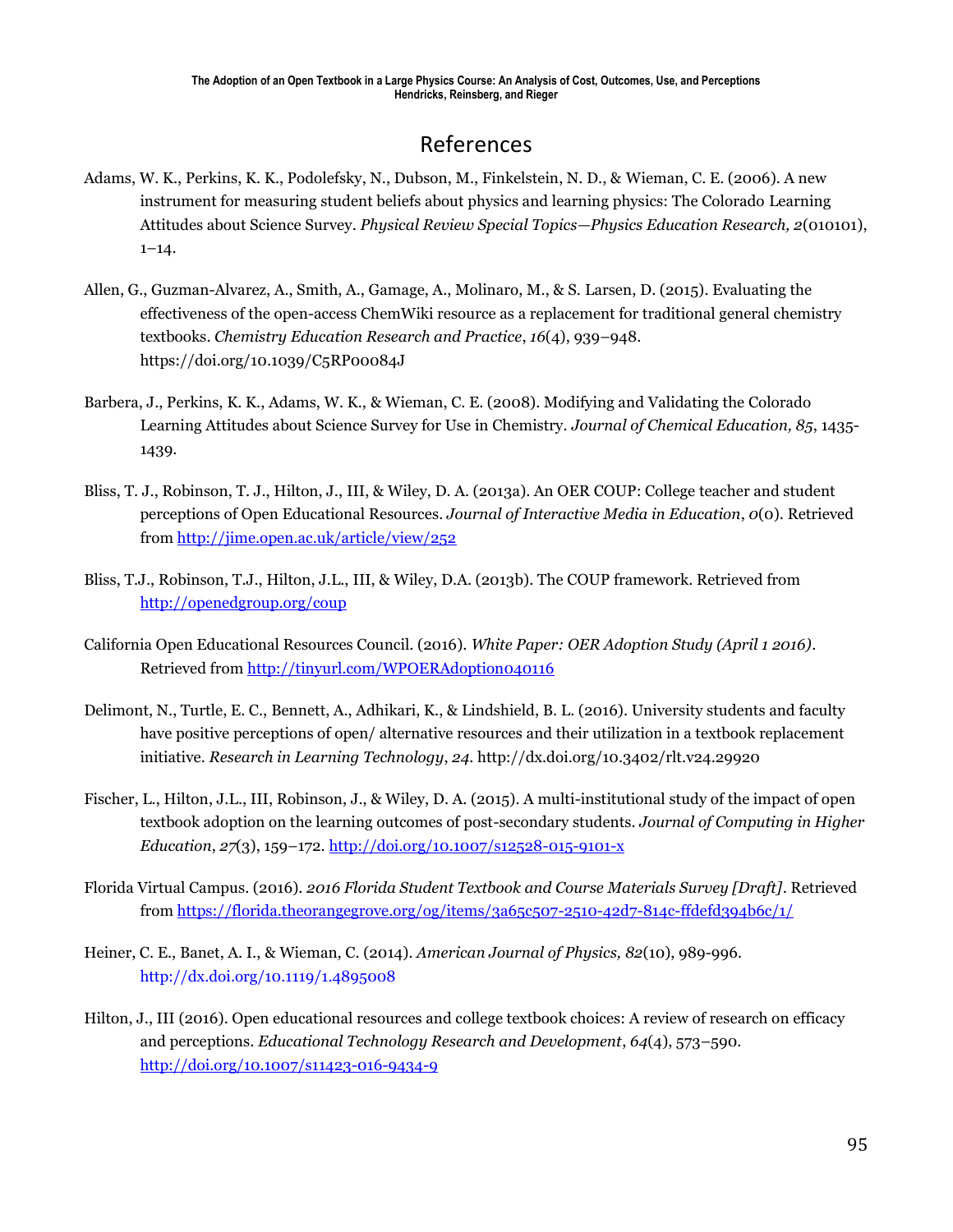- Illowsky, B. S., Iii, J. H., Whiting, J., & Ackerman, J. D. (2016). Examining Student Perception of an Open Statistics Book. *Open Praxis*, *8*(3), 265–276.
- Jhangiani, R. & Jhangiani, S. (2017). Investigating the perceptions, use, and impact of open textbooks: A survey of post-secondary students in British Columbia. *The International Review of Research in Open and Distributed Learning, 18*(4).
- Jhangiani, R., Pitt, R., Hendricks, C., Key, J., & Lalonde, C. (2016). *Exploring faculty use of Open Educational Resources in B.C. post-secondary institutions*. BCcampus. Retrieved from https://bccampus.ca/2016/01/27/exploring-faculty-use-of-open-educational-resources-in-b-c-postsecondary-institutions/
- Kestenbaum, D. (2014, October 9). How college students battled textbook publishers to a draw, in 3 graphs. Retrieved from [http://www.npr.org/sections/money/2014/10/09/354647112/how-college-students](http://www.npr.org/sections/money/2014/10/09/354647112/how-college-students-battled-textbook-publishers-to-a-draw-in-3-graphs)[battled-textbook-publishers-to-a-draw-in-3-graphs](http://www.npr.org/sections/money/2014/10/09/354647112/how-college-students-battled-textbook-publishers-to-a-draw-in-3-graphs)
- McKerlich, R. C., Ives, C., & McGreal, R. (2013). Measuring use and creation of Open Educational Resources in higher education. *The International Review of Research in Open and Distributed Learning*, *14*(4). https://doi.org/10.19173/irrodl.v14i4.1573
- Pitt, R. (2015). Mainstreaming open textbooks: Educator perspectives on the impact of OpenStax College open textbooks. *The International Review of Research in Open and Distributed Learning*, *16*(4). Retrieved from http://www.irrodl.org/index.php/irrodl/article/view/2381
- Redish, E.F., & Hammer, D. (2009). Reinventing college physics for biologists: Explicating an epistemological curriculum. *American Journal of Physics, 77*(7), 629-642.
- Senack, E., & The Student PIRGs. (2014). *Fixing the broken textbook market*. Retrieved from <http://www.uspirg.org/reports/usp/fixing-broken-textbook-market>
- So, S., & Doering, K. (2016). AMS academic experience survey report. Retrieved from [http://www.ams.ubc.ca/wp](http://www.ams.ubc.ca/wp-content/uploads/2014/03/2016-ACADEMIC-EXPERIENCE-SURVEY-REPORT-FINAL.pdf)[content/uploads/2014/03/2016-ACADEMIC-EXPERIENCE-SURVEY-REPORT-FINAL.pdf](http://www.ams.ubc.ca/wp-content/uploads/2014/03/2016-ACADEMIC-EXPERIENCE-SURVEY-REPORT-FINAL.pdf)
- UBC Planning and Institutional Research Office. (2017). Enrolment and demographic data. Retrieved November 1, 2016, from http://pair.ubc.ca/data-access/off-campus-access/
- U.S. Bureau of Labor Statistics. (2016, August 30). College tuition and fees increase 63 percent since January 2006. *The Economics Daily: U.S. Bureau of Labor Statistics*. Retrieved from [http://www.bls.gov/opub/ted/2016/college-tuition-and-fees-increase-63-percent-since-january-](http://www.bls.gov/opub/ted/2016/college-tuition-and-fees-increase-63-percent-since-january-2006.htm)[2006.htm](http://www.bls.gov/opub/ted/2016/college-tuition-and-fees-increase-63-percent-since-january-2006.htm)
- William and Flora Hewlett Foundation. (n.d.). Open Educational Resources. Retrieved from <http://www.hewlett.org/programs/education/open-educational-resources>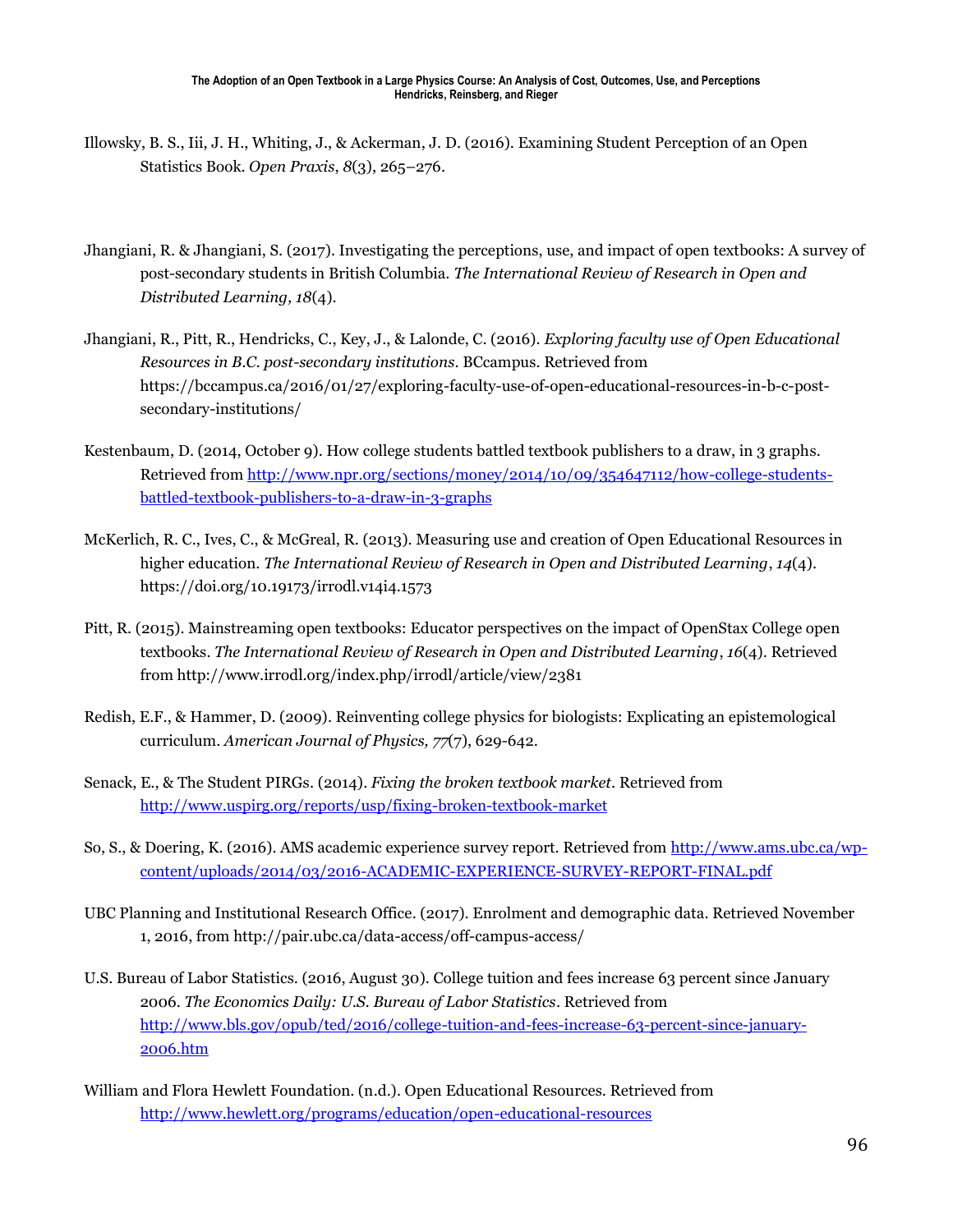XE Currency Charts (CAD/USD). (2016). Retrieved from

<http://www.xe.com/currencycharts/?from=CAD&to=USD&view=5Y>

# Appendix A

### **Data for Figure 1: How Often Respondents Have Taken Certain Actions as a Result of Textbook Costs**

| <b>Actions taken because of textbook costs</b>                                     | <b>Never</b> | <b>Rarely or</b><br>sometimes | Often or<br>very often |
|------------------------------------------------------------------------------------|--------------|-------------------------------|------------------------|
| Dropped or withdrew from a course because the<br>textbook was too expensive        | 84.0%        | 14.7%                         | $1.3\%$                |
| Took fewer courses than I'd like because I can't<br>afford the books               | 81.3%        | 16.7%                         | 2.0%                   |
| Registered for a different section of a course<br>because the textbook was cheaper | 74.7%        | 22.7%                         | 2.7%                   |
| Did not purchase a required textbook for a course<br>because of cost               | 43.3%        | 43.3%                         | 13.3%                  |

*Note*: N=150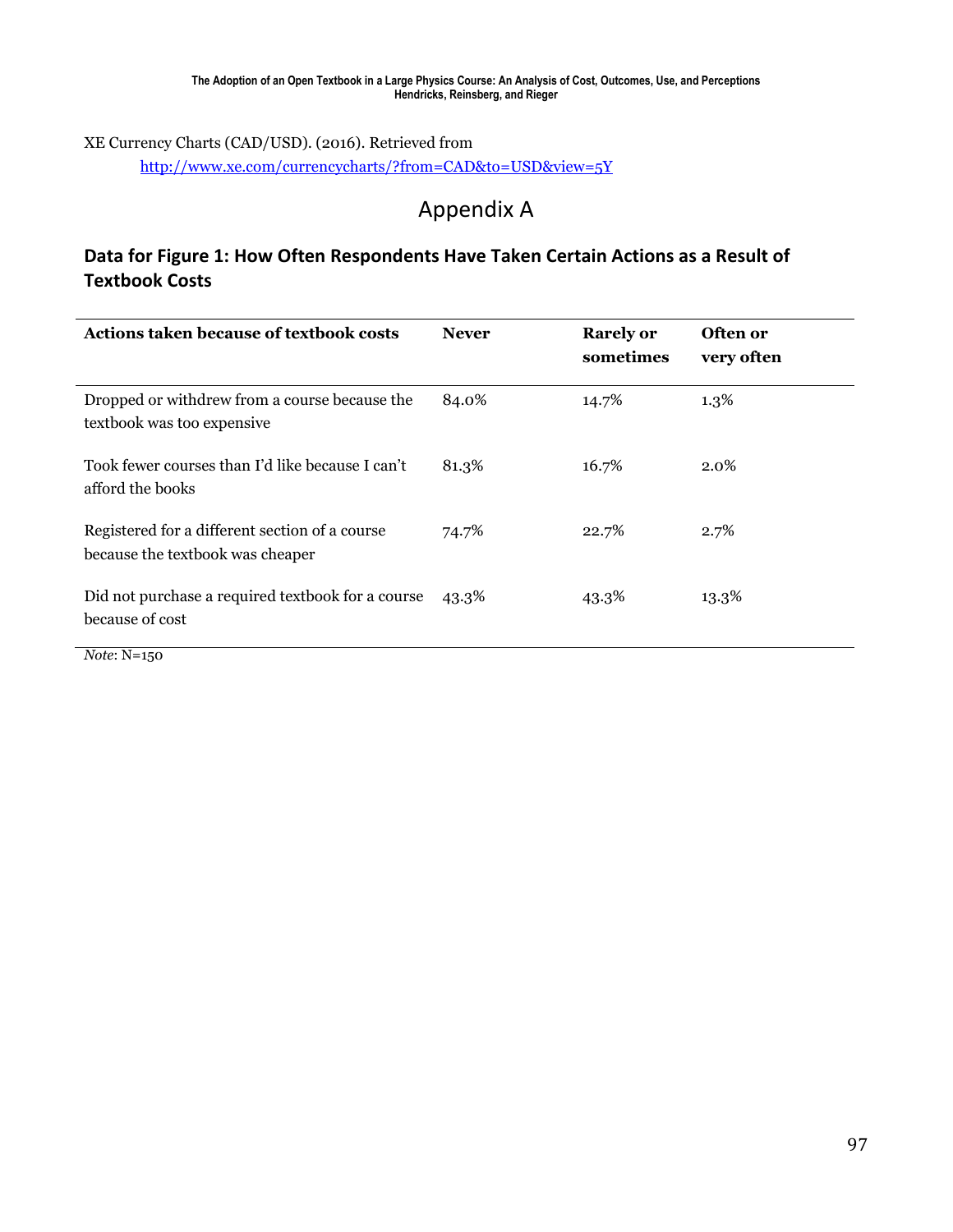# Appendix B

### **Data for Figure 2: Grades Distribution in Physics 100, Fall 2012-Spring 2016**

| <b>Year and term</b>   | $\mathbf{A}$ | B   | $\mathbf C$ | D           | F     |
|------------------------|--------------|-----|-------------|-------------|-------|
| Fall 2012 (N=728)      | 44%          | 41% | 6%          | 1%          | $2\%$ |
| Spring 2013 ( $N=34$ ) | 41%          | 21% | 12%         | 15%         | 3%    |
| Fall 2013 (N=742)      | 35%          | 45% | 11%         | 2%          | 7%    |
| Spring $2014$ (N=33)   | 36%          | 30% | 30%         | $\mathbf 0$ | 3%    |
| Fall 2014 (N=750)      | 28%          | 40% | 20%         | 2%          | 10%   |
| Spring 2015 (N=67)     | 36%          | 39% | 12%         | 3%          | 11%   |
| Fall 2015 (N=755)      | 37%          | 38% | 16%         | 2%          | 7%    |
| Spring $2016 (N=56)$   | 51%          | 18% | 16%         | 11%         | 4%    |

*Note:* The Fall version of Physics 100 is a face-to-face course, while the Spring version is a distance course.